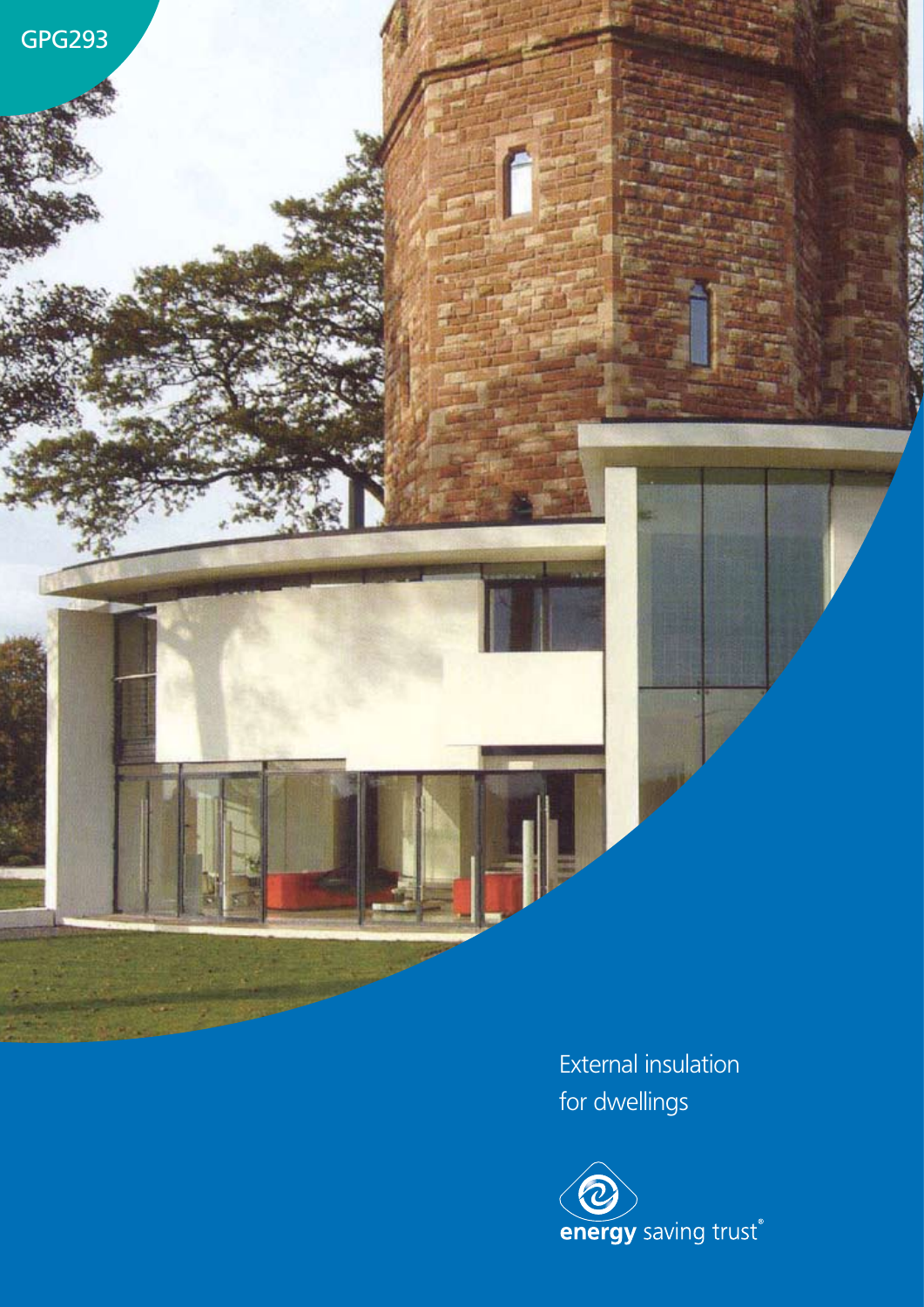## **Contents**

| $\mathbf{1}$ | Introduction and definitions<br>Introduction<br>Definitions<br>Insulants | 3<br>3<br>3<br>3 | 9                | Energy Saving Trust standards and<br>environmental criteria<br>Environmental effects of manufacture and<br>installation | 13<br>14 |
|--------------|--------------------------------------------------------------------------|------------------|------------------|-------------------------------------------------------------------------------------------------------------------------|----------|
|              | Fixings                                                                  | 3                |                  | Factors affecting the choice of system                                                                                  | 16       |
|              | Finishes                                                                 | 3                |                  | Factors affecting the choice of insulant                                                                                | 16       |
|              | Regulations                                                              | 3                |                  |                                                                                                                         |          |
|              |                                                                          |                  |                  |                                                                                                                         | 16       |
|              |                                                                          |                  |                  | 10 System selection                                                                                                     |          |
| 3            | External insulation systems                                              | 4                |                  | Factors affecting the detailing                                                                                         | 16       |
|              | Other factors                                                            | 4                |                  | Durability and maintenance                                                                                              | 17       |
|              | External insulation for high-rise dwellings                              | 5                |                  | Key reminders                                                                                                           | 17       |
|              | External insulation and new build                                        | 5                |                  |                                                                                                                         |          |
|              | Systems available                                                        | 5                | 11               | Examples - wet render systems                                                                                           | 19       |
|              | Advantages                                                               | 6                |                  | Refurbishment                                                                                                           | 19       |
|              | <b>Drawbacks</b>                                                         | 6                |                  | New build                                                                                                               | 19       |
| 4            | Wet render systems                                                       | 7                | 12 <sup>°</sup>  | Examples - dry cladding systems                                                                                         | 20       |
|              | Using wet render systems                                                 | 7                |                  | Refurbishment                                                                                                           | 20       |
|              |                                                                          |                  |                  | High rise                                                                                                               | 20       |
| 5            | Critical detailing - wet render systems                                  | 8                |                  | Low rise                                                                                                                | 20       |
| 6            | Dry cladding systems                                                     | 10               | 13 <sup>13</sup> | Examples - a bespoke system                                                                                             |          |
|              | Using dry cladding systems                                               | 10               |                  | and a listed building<br>A bespoke system                                                                               | 21<br>21 |
| 7            | Critical detailing - dry cladding systems                                | 11               |                  | Listed buildings and conservation areas                                                                                 | 21       |
| 8            | Bespoke systems                                                          | 12               |                  | 14 Benefits of wider usage                                                                                              | 22       |
|              | Critical detailing and watchpoints                                       | 12               |                  |                                                                                                                         |          |
|              | An example of a bespoke design                                           | 12               |                  | 15 Contact information                                                                                                  | 23       |

The Energy Saving Trust would like to acknowledge the valued advice and contributions of Gale & Snowden Architects as well as the Insulated Render and Cladding Association (INCA) and INCA members. All diagrams courtesy of Gale & Snowden Architects.

Cover image: Lymm Water Tower, Cheshire: Architect and building owner – Ellis Williams. System designer – Alumasc Exterior Building Products Ltd. Installer – Pegasus Externals Ltd.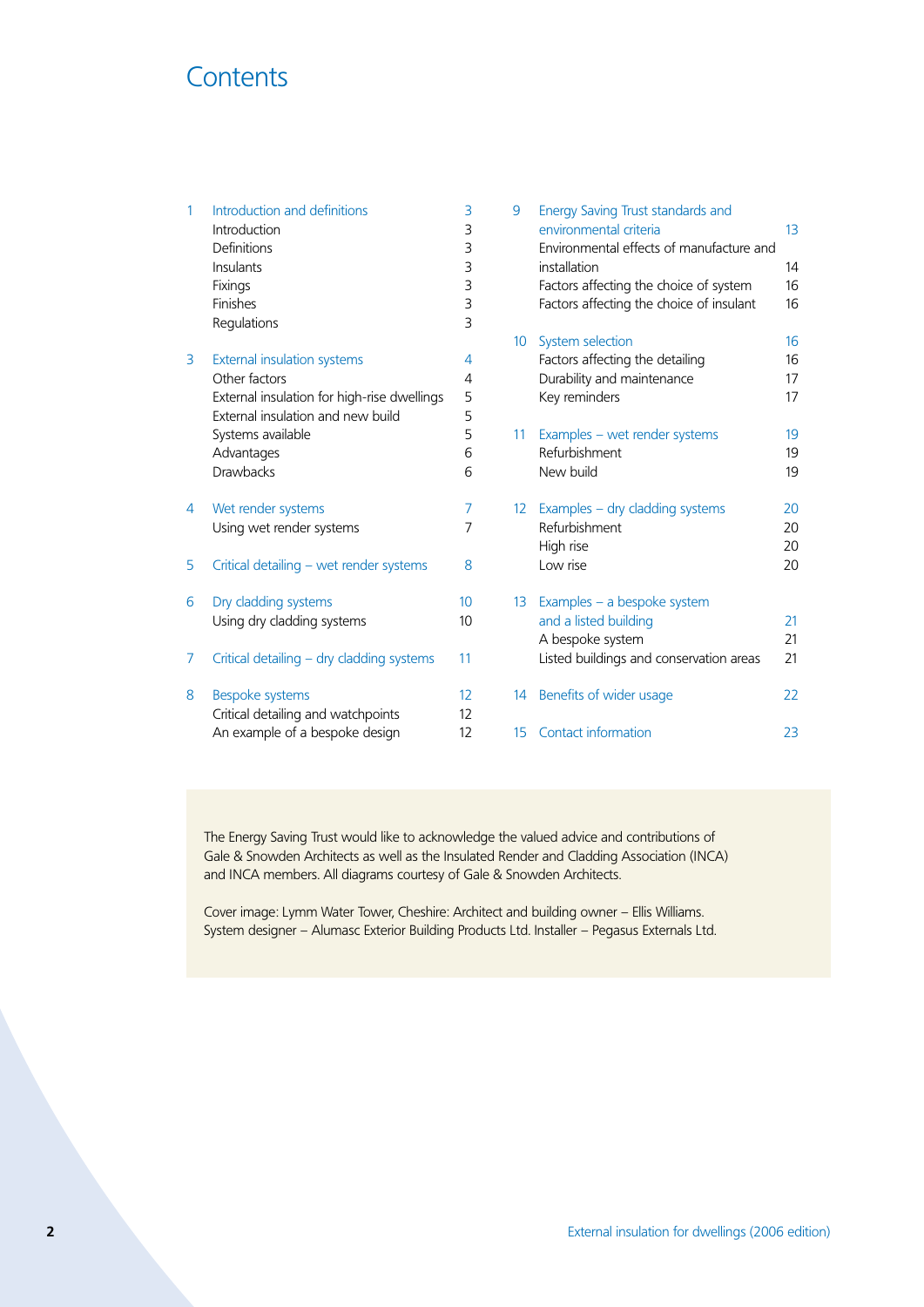# 1 Introduction and definitions

#### **Introduction**

This guide describes the external insulation systems – i.e. those with insulation on the outside of the main wall – available to architects, specifiers and builders. It covers both renovation of residential dwellings and new build, high-rise and low-rise – and includes a number of examples. Advice is provided on system selection, overall construction costs, critical detailing, durability and maintenance.

Home energy use is responsible for 27 per cent of UK carbon dioxide  $(CO<sub>2</sub>)$ emissions, which contribute to climate change. By following the Energy Saving Trust's best practice standards, new build and refurbished housing will be more energy efficient, reducing emissions, saving energy and money, as well as protecting the environment.

There are many different types of external wall insulation system and they vary in quality and application. Choosing an appropriate system can be a daunting task. Many homes, flats and tower blocks are refurbished just 20 or 30 years after construction. External insulation is often the logical choice for improving the thermal performance and external façade of the building, especially for high-rise. In some cases, it may be the only practical method of achieving significant thermal upgrading.

When combating long-term problems such as internal damp, water ingress and air infiltration (leading to heat loss), this may be the only realistic option. It is best employed in a comprehensive rehabilitation scheme, including window and door replacement and the installation of new heating and ventilation systems. In new developments, external wall insulation can increase energy efficiency and lead to economic benefits.

Building regulations around the UK set requirements for new and existing homes (see box). If in any doubt, contact the local building control department.

## **Definitions**

## **External insulation**

In its generic form, this is a composite system consisting of three key components:

- Insulant providing the thermal insulation. •
- Fixings or framework securely fixing the system to the substrate. •
- Finish a protective layer providing weather protection and a finish (often including accessories that offer further protection and connection to elements of the building such as windows and doors). •

#### **Insulants**

These can be broken down into the following categories:

- Mineral fibre quilt or rigid slab. •
- Closed cell foam rigid panels, e.g. polyisocyanurate, urethane or phenolic. •
- Expanded pentane blown polystyrene rigid panel. •
- Extruded polystyrene rigid panel, used below the damp proof course. •
- Others plant-based (e.g. cork, cellulose, woodfibre, reed matting, hemp) or cellular glass. •

#### **Fixings**

- Mechanical metal or timber batten/rail system or framework and mechanical anchors or dowels. •
- Chemical various adhesives. •
- Mechanical and chemical a combination, e.g. chemical anchors. •

#### **Finishes**

There are two generic finishes:

- Wet render these may be cementitious renders, polymer and fibre-reinforced cementitious renders, polymeric coatings or insulating renders. •
- Dry cladding rigid boards, panels and tiling in a variety of materials. •

#### **Regulations**

Guidance provided within this document should be considered in conjunction with the relevant building regulations. These regulations vary across the UK, therefore the building control body should be consulted for individual standards. Where applicable all aspects of national building regulations should be met.

The following documents detail the building regulations applicable for existing dwellings in each part of the UK:

#### **England and Wales**

The Building Regulations 2000, Conservation of fuel and power, are detailed in Approved Document L1B – Work in existing dwellings (2006 Edition).

#### **Scotland**

Section 6: Energy, of the Domestic Technical Handbook on possible ways of complying with the Building (Scotland) Regulations 2004.

#### **Northern Ireland**

Building Regulations (Northern Ireland) 1994, are detailed in Technical booklet F, Conservation of fuel and power (December 1998) – Currently under revision.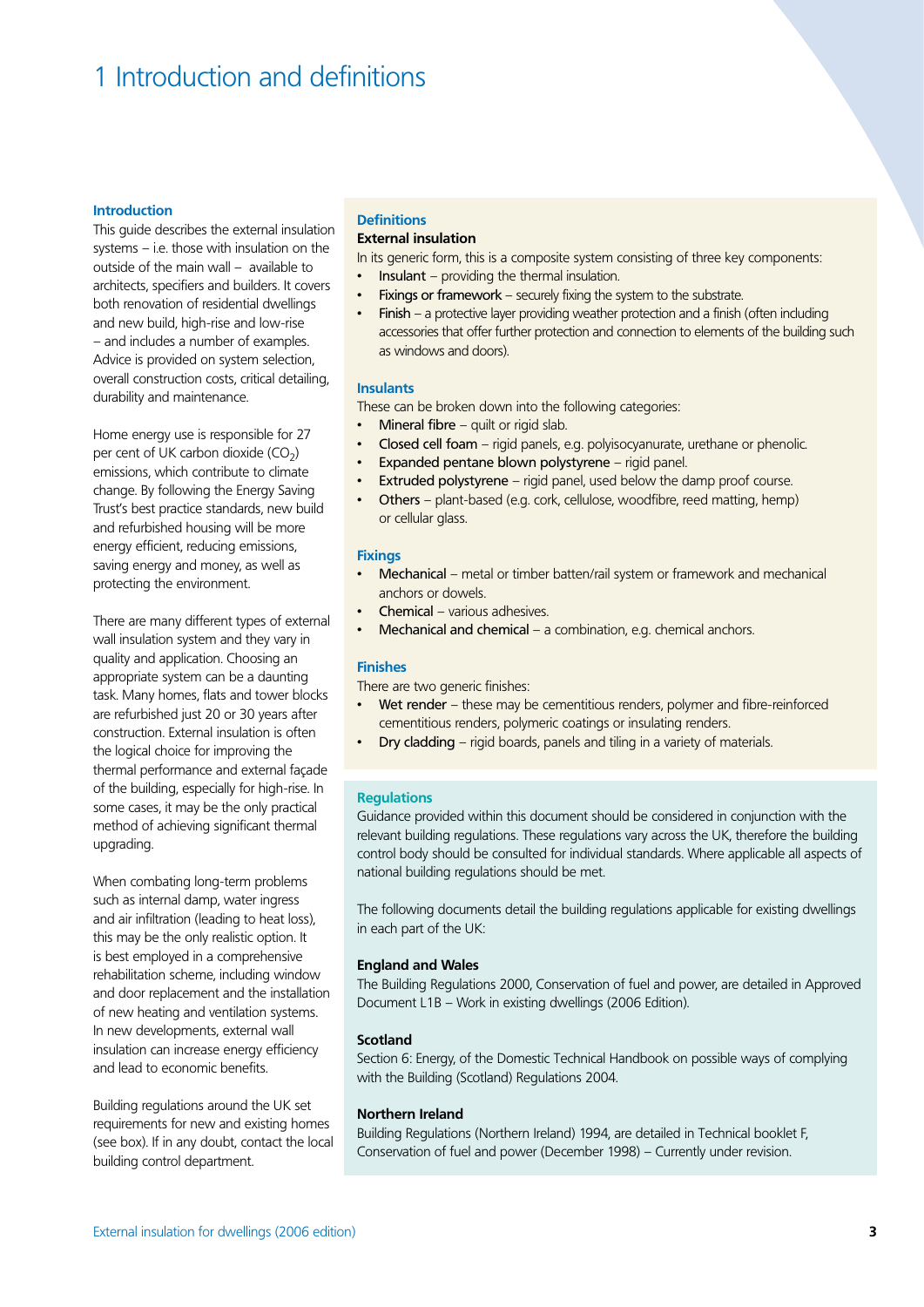## 3 External insulation systems



**Figure 1** The University of East London's Design and Engineering Campus, by Edward Cullinan Architects (Photo courtesy of weber building solutions)

Thermal improvements are most cost-effective as part of a package of remedial and refurbishment works. Where walls have a high U-value, insulation should be considered when replacing windows and adding loft insulation, in order to avoid exacerbating condensation and mould problems in the dwelling. This can be applied as:

- Cavity fill insulation.
- Internal lining insulation. •
- External insulation. •

•

External insulation is appropriate for refurbishment where:

- External walls are poorly insulated. •
- External walls are deteriorating or are insufficiently weathertight, causing damp, draughts and heat loss. •
- Wall cavities are bridged or blocked, making them unsuitable for cavity fill insulation. •
- The external appearance needs updating as part of a rehabilitation scheme for high-rise or system-built housing. •
- Installing internal lining insulation would be disruptive, would alter critical internal dimensions or make room sizes too small. •

### **Other factors**

The application of external insulation will involve alterations to a number of building details. These include eaves overhangs, gable ends, windows, doors and places where services puncture the external envelope. Robust details for junctions are available for most typical construction types. For more information visit www.est.org.uk/housingbuildings/calculators/robustdetails

The planning authority should be consulted for all refurbishment projects involving external insulation. It may not be an appropriate option if it alters the appearance of a sensitive or historic building.

| <b>Insulation methods</b>                                      | <b>Insulated cavity</b><br>wall | <b>Internal lining</b> | <b>External insulation</b> |  |  |  |
|----------------------------------------------------------------|---------------------------------|------------------------|----------------------------|--|--|--|
| Upgraded external appearance                                   | <b>No</b>                       | <b>No</b>              | $***$                      |  |  |  |
| Potential for thermal improvement                              | $**$                            | $\star$                |                            |  |  |  |
| Occupation during installation                                 | <b>Possible</b>                 | <b>No</b>              | Possible                   |  |  |  |
| Structural protection                                          | * (see note)                    | <b>No</b>              | $***$                      |  |  |  |
| Installation cost comparison                                   | f                               | ££                     | fff                        |  |  |  |
| $\star$<br>not good<br><b><i><u>Alexand</u></i></b><br>$+ + +$ |                                 |                        |                            |  |  |  |

## **Table 1** Comparison of different wall insulation methods in refurbishment projects

\*\*\* good

£ less expensive

£££ more expensive

Note: some injection foam systems are designed to provide structural stability when wall ties have corroded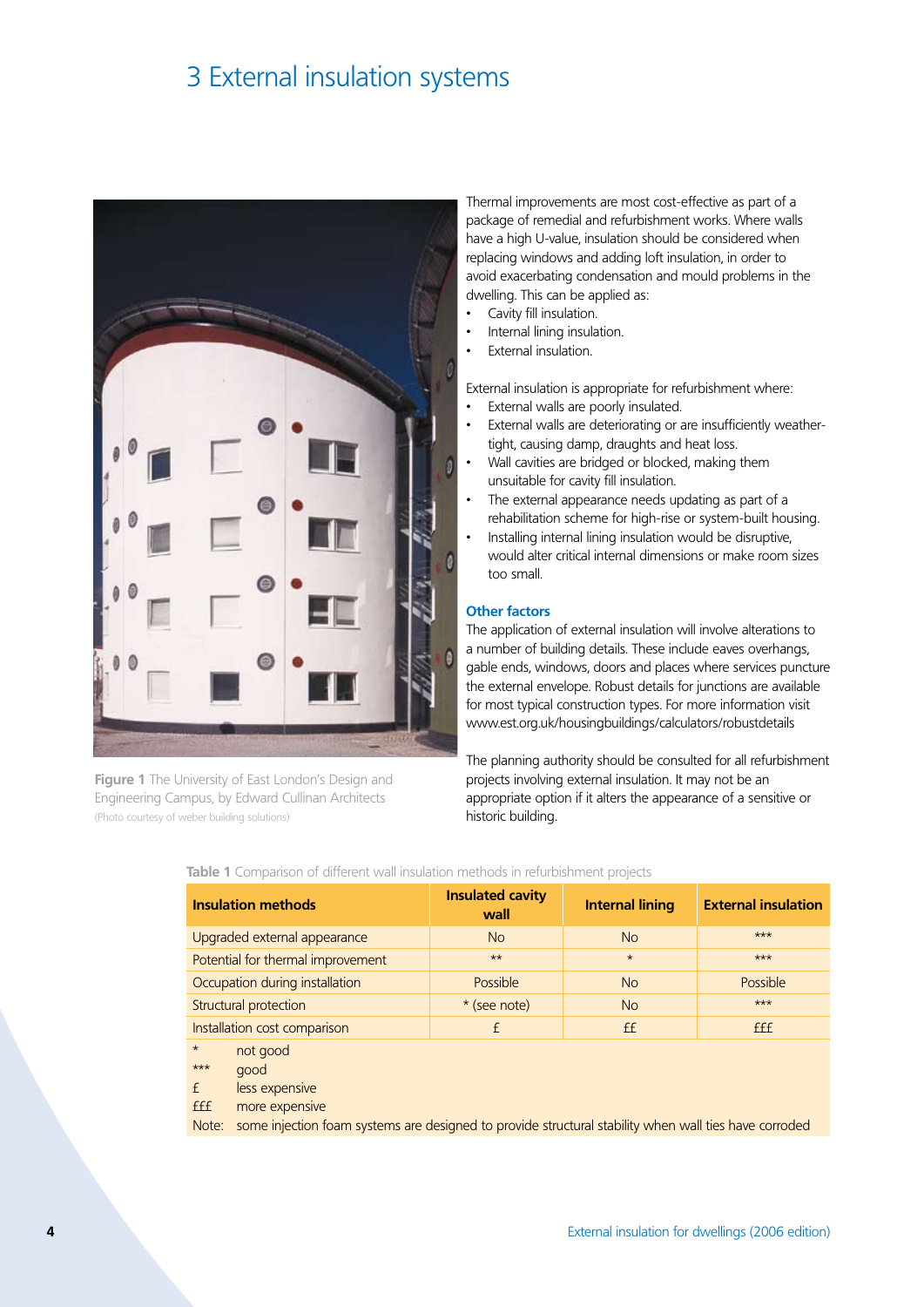## External insulation systems

## **External insulation for high-rise dwellings**

External insulation is frequently used on high-rise dwellings to:

- Increase energy efficiency. •
- Protect the fabric of the building. •
- Improve the appearance. •
- Improve comfort levels for occupants. •

Although installation costs may be relatively high, external insulation has the potential to achieve significant energy savings and is the solution that causes least disruption to residents. It is particularly appropriate in high-rise structures with thermal bridging problems (where there is an exposed concrete frame, for example). Strategic guidance is available in GPG80 – see 'Further information'.

### **External insulation and new build**

While external insulation is frequently employed in refurbishment, it is not often chosen for new build in the UK – unlike the practice in continental Europe and further afield. There are, however, many benefits to be gained, especially where cladding or render is used for the exterior finish.

- High levels of insulation can be achieved without increasing the overall size of the structure (for larger cavities or to compensate for reduced room sizes due to internal lining). •
- Simplified wall construction and reduced construction costs through the use of solid loadbearing walls, since there is no need for a cavity. •
- Simplified construction detailing, avoiding thermal bridging and air leakage (particularly around openings and at wall-to-floor junctions). •
- Maximum benefit from the thermal mass of the wall construction, floors and internal partitions. The 'insulation blanket' around the walls of the building helps to level out internal temperature fluctuations. •
- Faster construction speeds. •

External insulation protects the structure of the building from the weather and external/internal temperature differentials. The dew-point, where vapour from inside the building is likely to condense, is further towards the wall elements.

#### **Systems available**

Three generic types are available:

- Wet render systems. •
- Dry cladding systems. •
- Bespoke external insulation systems. •

Wet render and dry cladding systems are often proprietary products with third-party accreditation (such as technical approvals from The British Board of Agrément, or BRE Certification Ltd) for use in specific situations. They are normally guaranteed when installed by the manufacturer's approved contractors. Bespoke systems are designed for particular projects and combine the elements of proprietary systems. They often incorporate dry cladding and the specification should be drawn up with the advice of appropriate experts, e.g. in timber technology.



**outside and away from critical structural or load-bearing Figure 2** Skywood House, Middlesex, by Foster and Partners (photo courtesy of Sto Limited)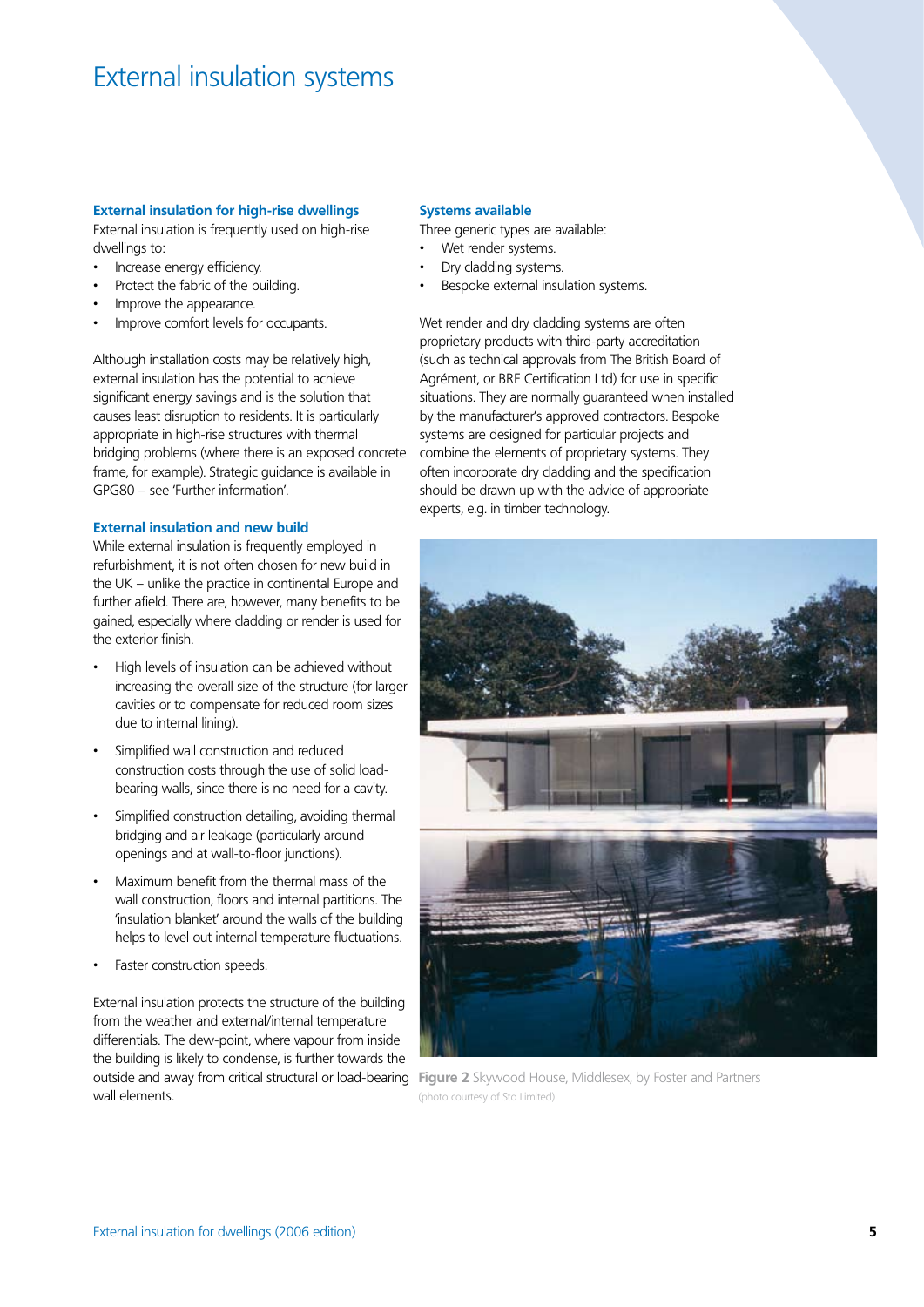## **Advantages**

## **External insulation:**

- Protects the fabric of the building. •
- Improves thermal performance. •
- Ensures consistent U-values. •
- Reduces thermal bridging, thereby minimising condensation and heat loss. •
- Reduces thermal stress on the structure or substrate. •
- Transfers the dew-point outside the structural wall element. •
- Improves the airtightness of the construction, reducing draughts and heat loss. •
- Maximises the effect of thermal mass, reducing internal temperature fluctuations. •
- May contribute to improvements in sound insulation as part of general refurbishment, e.g. where windows are being replaced. •
- Is available in a wide range of finishes and colours. •
- Is relatively easy to install, leading to faster construction. •
- Makes quality control easier as the insulation coverage is clearly visible. •
- May be independently tested and certified for use in particular situations. •
- May be covered by a guarantee where proprietary systems are installed by an approved contractor. •

## **In new build applications, external insulation:**

- Simplifies construction, particularly in terms of avoiding thermal bridging and achieving airtightness. •
- Saves capital and running costs, as smaller heating systems can be used. •
- Achieves high levels of insulation without increasing the size of the structure. •
- Reduces labour and materials costs, leading to a good value construction •
- Usually eliminates the need for a vapour barrier, as the dew-point is transferred outside the structure. •

### **In refurbishment applications, these systems:**

- Bring major aesthetic improvements. •
- Improve property values, by extending the life of the building, and modernising its appearance. •
- Renew ageing exteriors. •
- Lower maintenance costs. •
- Limit disruption to interior décor and occupants. •
- Can strengthen the existing structure. •
- Increase life expectancy. •
- Can help upgrade the property to a mortgageable standard. •
- Avoid internal building works. •
- Can be installed while occupants remain in residence. •
- Do not reduce the size of rooms. •
- Permit the installation of higher levels of insulation. •
- Help to eliminate problems of damp, condensation and mould growth (when accompanied by controlled ventilation). •
- Can mitigate the cost of replacing old render (with insulating render systems there is no need to chip off the old render, which would normally be necessary when replacing with render alone). •
- Eliminate the need for extensive re-pointing, thus saving money. •

#### **Drawbacks**

## **External insulation may sometimes have disadvantages:**

- Finishes tend not to be as robust as solid construction; damage could lead to damp ingress and weathering problems. •
- Critical details require knowledgeable design and careful installation. •
- Construction costs can appear to be high compared to traditional construction in new build. •
- Approved installers must be used for proprietary systems. •
- Guarantees are only provided for proprietary systems. •
- Small projects are relatively more expensive as they demand the same level of technical support from system manufacturers as larger ones. •
- External insulation is not suitable if the existing substrate is structurally unsound or cannot be repaired. •
- This technology may not be suitable for listed or sensitive historic buildings. •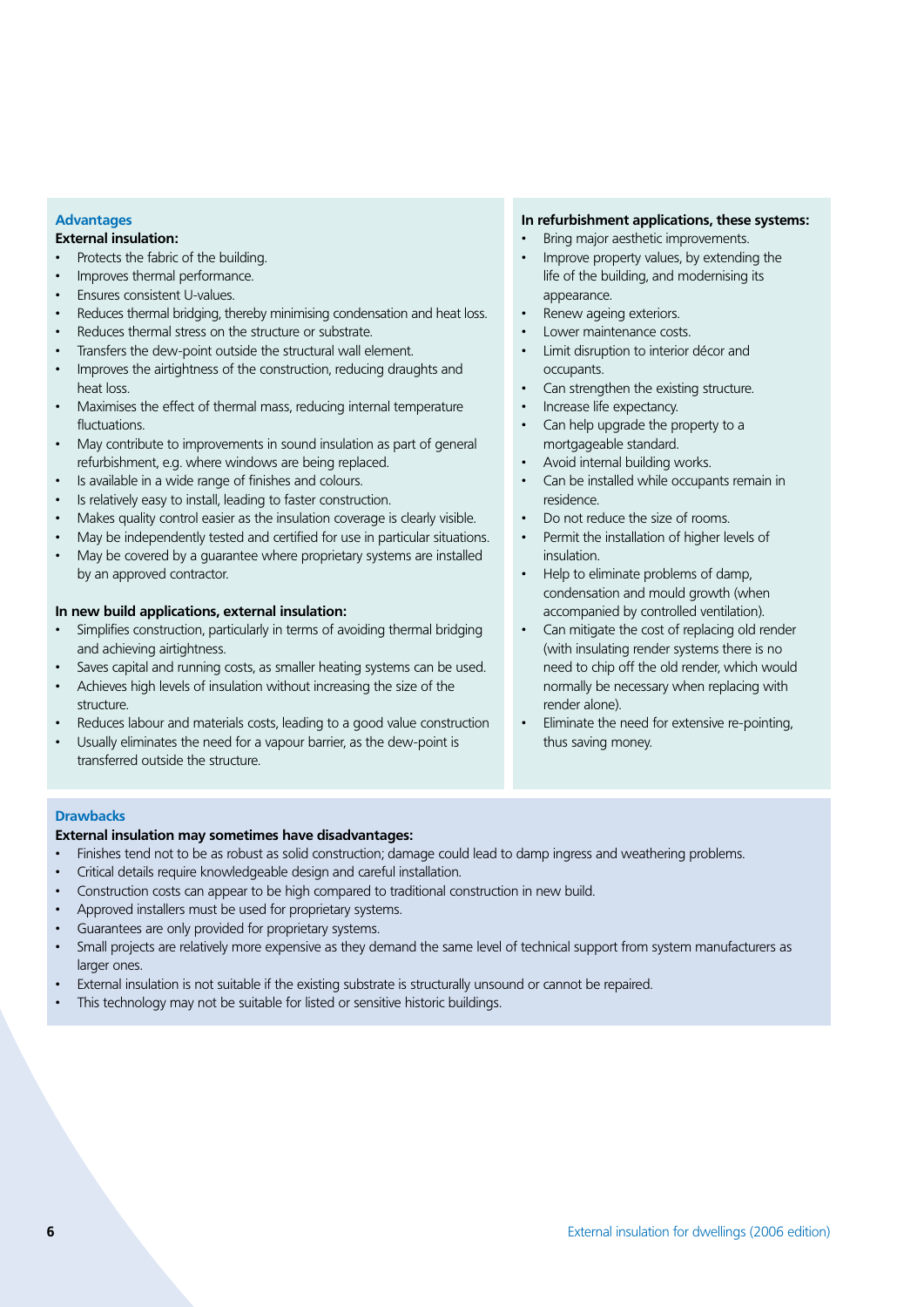## 4 Wet render systems

As insulation and fixing components are common to most wet render systems, the component that distinguishes a high-performance from a lowperformance system is the quality of the render and thickness. Wet render systems consist of:

- Insulant. •
- Adhesive mortar and/or mechanical fixings (mechanical fixings may include mushroomheaded dowels; fixing materials include polypropylene, nylon, stainless and plated steel). •
- Profiles and edgings (in galvanised steel, stainless steel, plastic or aluminium) used on corners, at damp-proof course (DPC) level, window reveals, verges and copings. •
- A base-coat render, incorporating a glass fibre, plastic or metal mesh. •
- A top-coat render, with or without a finish. •

INCA categorises wet render systems in the following way:

## **Traditional render (thick render)**

- Two or three coat cementitious render to BS 5262. •
- Factory batched may contain polymers. •
- Total thickness 16-25mm over insulant. •

## **Polymer-modified cementitious render (PMCR)**

- Fibre-reinforced. •
- Applied in one or two coats. •
- Total thickness 6-12mm over insulant. •
- Can have a polymeric top coat. •

## **Polymeric coating (thick render)**

- Polymer-modified cementitious or cement-free base coat. •
- Base coat 4-10mm over insulant. •
- Can have polymeric top coat. •
- Synthetic textured finish 1.5-4mm. •

It should be noted that some systems can fall between these generic categories depending on the characteristics of the top and base coats.

#### **Insulating render**

- Air-based insulant in a traditional (thick) render. •
- Total thickness 25-80mm. •
- Gives a relatively small increase in thermal performance. •

#### **Using wet render systems**

Traditional render and polymer-modified cementitious render can be used in both low-rise and high-rise applications. Polymer helps to make the render more workable on site and, in larger quantities, provides weather protection and elastic flexibility. Polymer-modified cementitious systems have been used in the UK since the early 1980s.

Thin polymeric coatings can be used on both low-rise and high-rise buildings. The reduced weight may be advantageous in high-rise. These coatings do not need movement joints unless the building substrate has them.



**Figure 3** Diagram of a typical wet render system applied to an existing solid masonry wall



**Figure 4** Refurbishment window reveal detail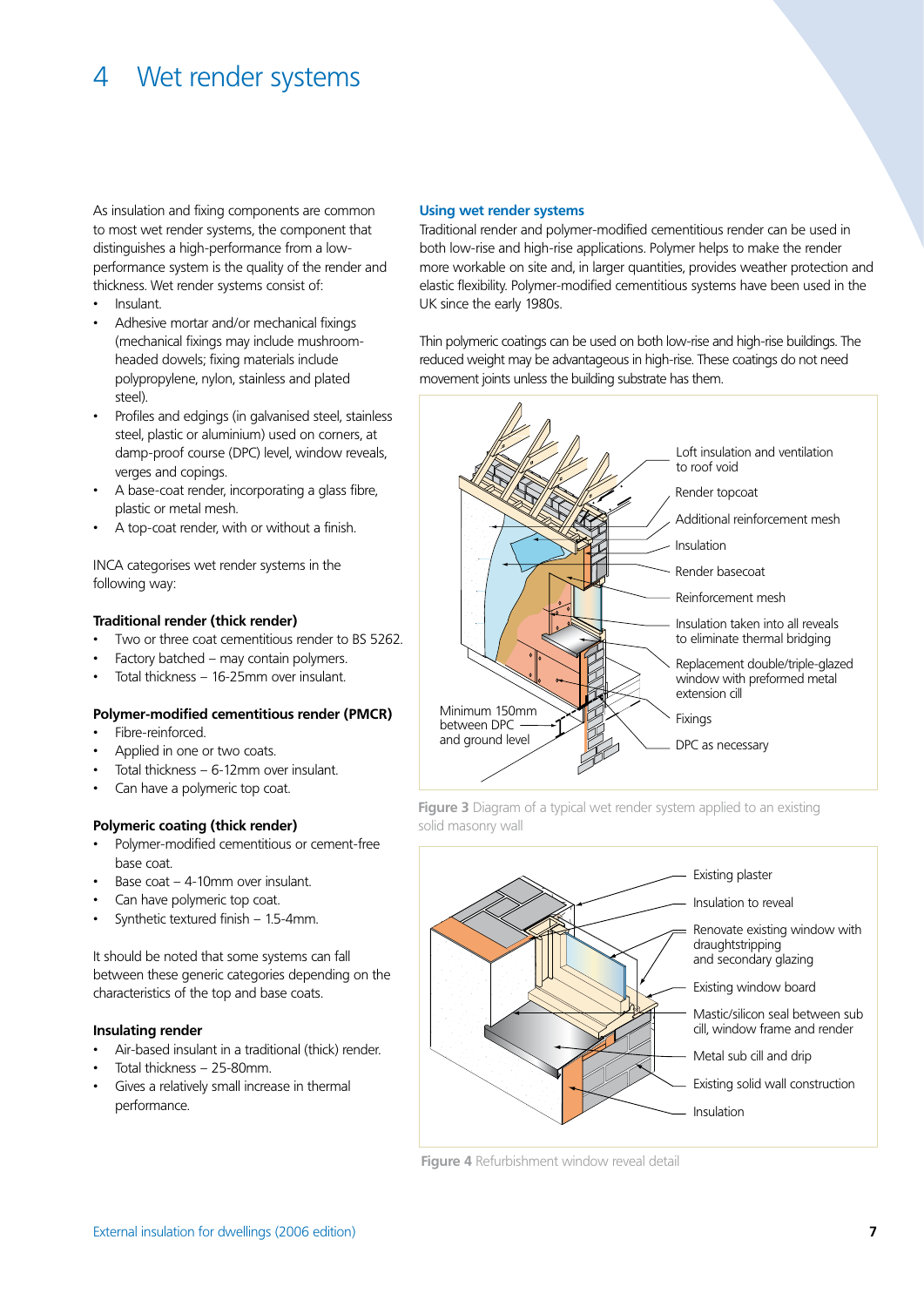## 5 Critical detailing – wet render systems

Standard details and methods of application must be followed, in accordance with manufacturers' recommendations. Particular care should be taken in regard to the following.

### **Fire spread and fire barriers**

All systems must meet current standards and regulations. In multi-storey buildings firebreaks will be required in the external insulation system to prevent the spread of flame externally.

## **Fixings to the substrate**

These must take into account a number of factors including: the nature and condition of the substrate; the dead and imposed loads (wind pressure and dynamic suction); potential corrosion; and the movement of the system with, or isolated from, the building fabric.

#### **Thermal bridging**

Particular care is needed for insulation detailing at junctions including: window and door reveals; eaves; verges; and the ground. Attention must also be paid to the fixing of details to substrate, particularly in refurbishment projects (e.g. details around balconies, handrails and signs).

#### **Render specification**

This should ensure the required weather protection, resistance to cracking, durability, aesthetics, resistance to dirt and algae, and also satisfy maintenance requirements.

#### **Polymer-modified cementitious render**

The quantity of polymer varies considerably between systems. The specifier should check with the manufacturer that the render is suitable for the specific application.

## **Racking of renders and differential movement**

Cementitious renders must accommodate movement or else have expansion joints, in accordance with manufacturers' recommendations. As the provision and design of movement joints varies with the system, manufacturers' specifications must be used.

### **Movement joints in the existing structure**

External insulation will usually need joints at the same locations. Joints that effectively separate two structurally independent parts of a building may not be bridged under any circumstances.

#### **Day-work joints**

These should be specified in the render system.

#### **Work on site**

Particle spread from rasping of polystyrene insulation should be minimised: these are not biodegradable and may present a hazard or annoyance to occupants and users of the area.

#### **Air leakage**

Correct detailing will prevent this.

#### **Sealing of joints**

This must be carried out effectively in order to prevent water ingress into the system.

### **Bi-metallic corrosion**

Correct specification will ensure this does not occur.

#### **DPC detailing**

The DPC must not be compromised by being covered with insulation. Refer to manufacturers' details.

### **Services**

Designers and installers must decide how to treat, for example, down pipes, gutters, gas mains, phone lines and aerials.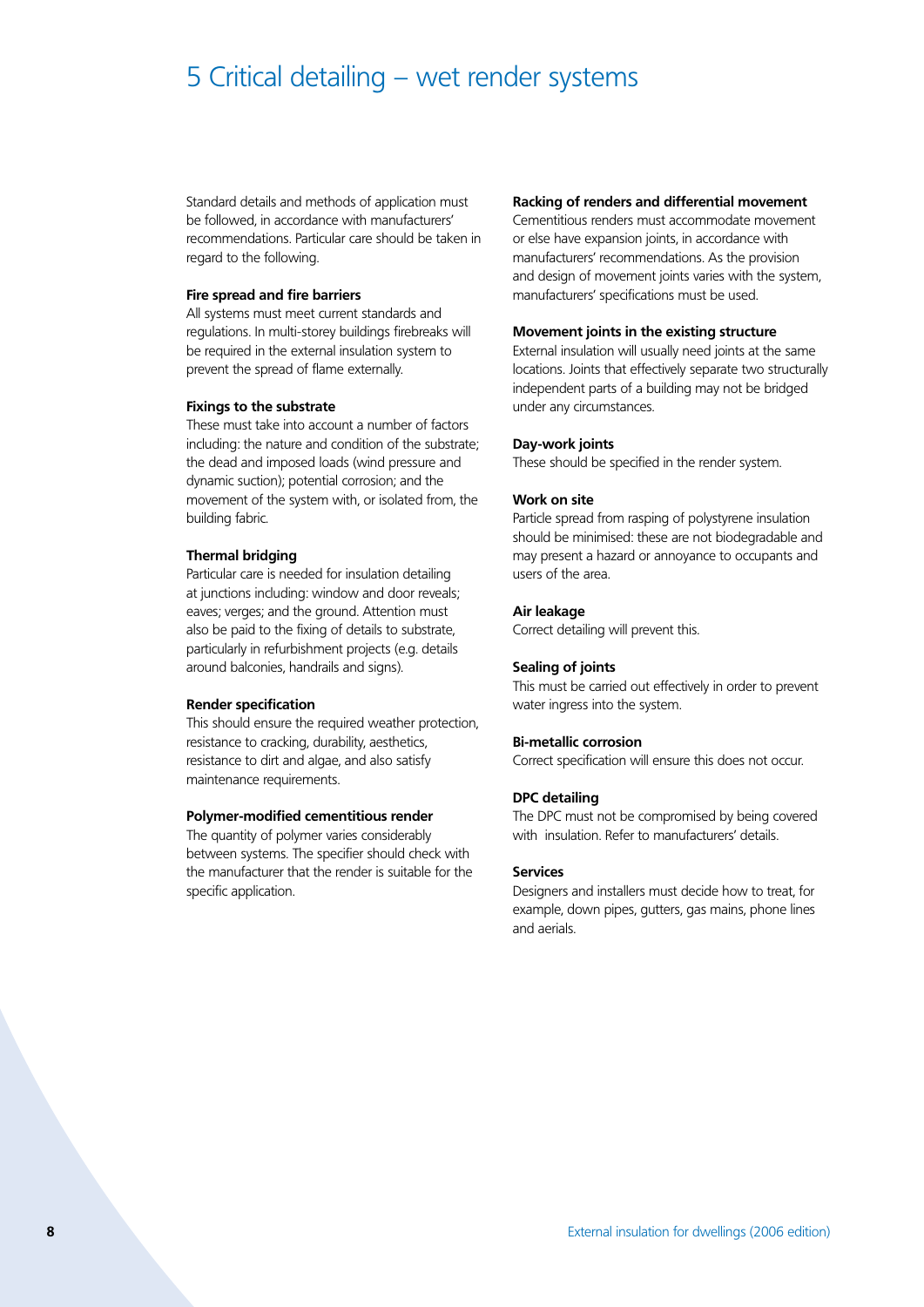

**Figure 5** Selected details for wet render systems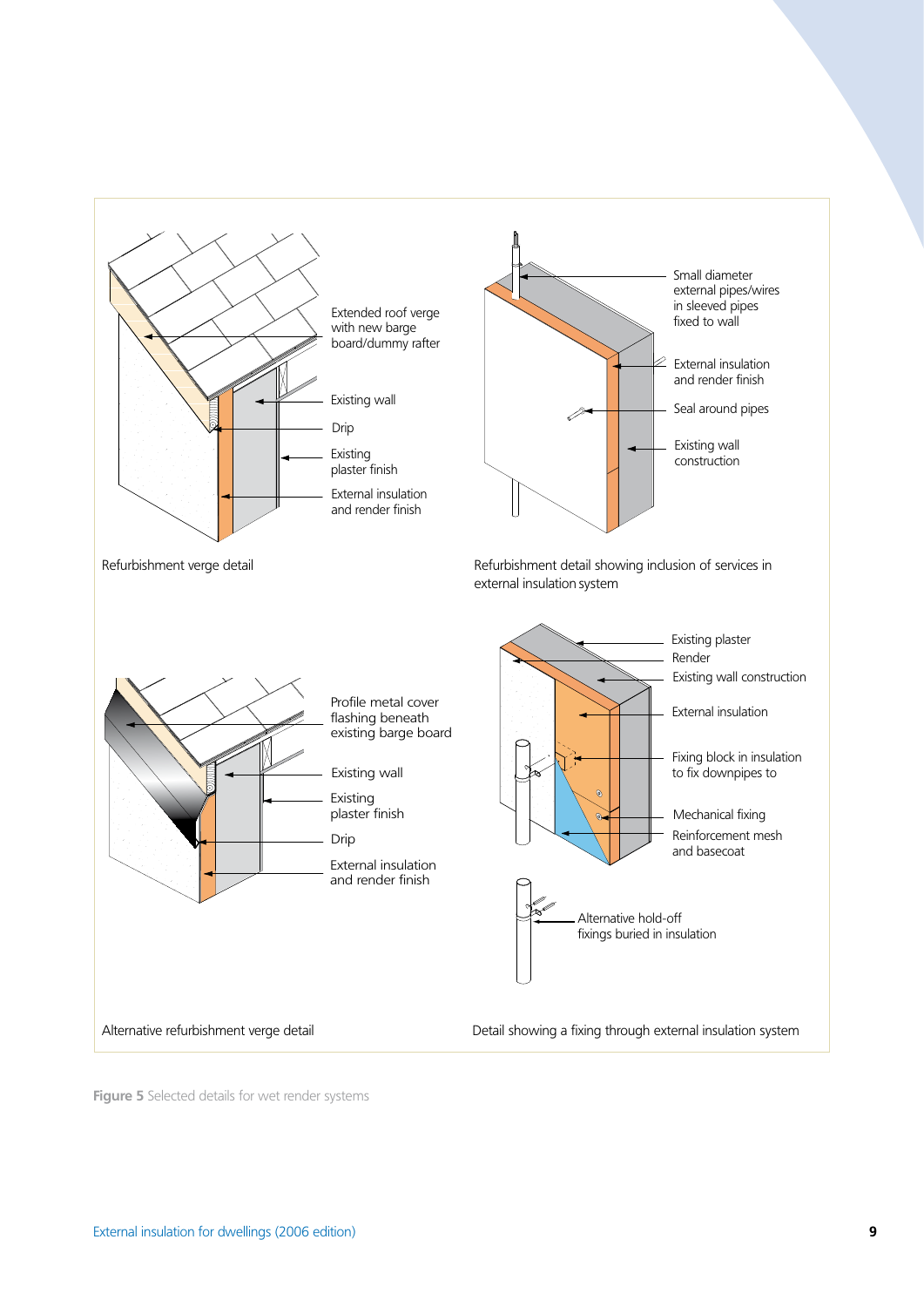# 6 Dry cladding systems

Dry cladding systems use a variety of supporting frameworks fixed to the substrate or building structure. The cladding material is fixed to the framework using standard technologies. Dry cladding systems consist of:

- The insulant, fixed to the substrate in a similar way to wet systems. •
- A supporting framework or cladding fixing system. •
- A ventilated cavity. •
- Cladding material and fixings. •

#### **The insulant**

This may be independently fixed to the substrate with a mechanical or adhesive fixing, or partially retained by the framework. Quilt material can reduce the risk of thermal bridging by forming a tight fit around the framework.



**Figure 6** Diagram of a typical dry cladding system

## **Supporting frameworks or cladding fixing systems**

These will be made of treated timber, steel or aluminium. An adjustable framework enables a true plane to be constructed over an uneven substrate. With a stand-off framework or cross-battening, a continuous layer of insulation can be applied to the substrate, minimising thermal bridging.

These systems can span over substrate areas where fixings cannot be anchored. The size and frequency of framework members, as well as the strength of fixing to the substrate, must be designed to withstand wind-loadings in accordance with manufacturers' recommendations. The frameworks enclose the insulation and, usually, a ventilated cavity behind rainscreen cladding.

## **Ventilated cavity**

Most dry cladding systems incorporate a ventilation cavity between the cladding and the insulation. This ensures that any moisture penetrating the cladding through the joints, or migrating from inside the building, is carried away.

## **Cladding materials and fixings**

Commonly available cladding materials include: resinimpregnated laminates; highly compressed mineral wool; fibre-reinforced calcium silicate aluminium panels; clay tiles and recycled glass granulate suitable for seamless thin coat render A rainscreen cladding will have open joints, while a fully sealed system will have sealed joints. A wide range of colours and textures are available.

Cladding fixings include nails, screws and rivets. Partial secret-fixing uses adhesives. Pressed profiles, trims and cover/edge retention strips can be added to enhance the decorative effect of a panel cladding system.

## **Using dry cladding systems**

Dry cladding is particularly useful where fixings have to be restricted to particular areas of the building. Access can be gained for periodic checks and maintenance work, which often proves necessary on high-rise buildings. Dry cladding is seldom used on low-rise dwellings as the cost can be prohibitive.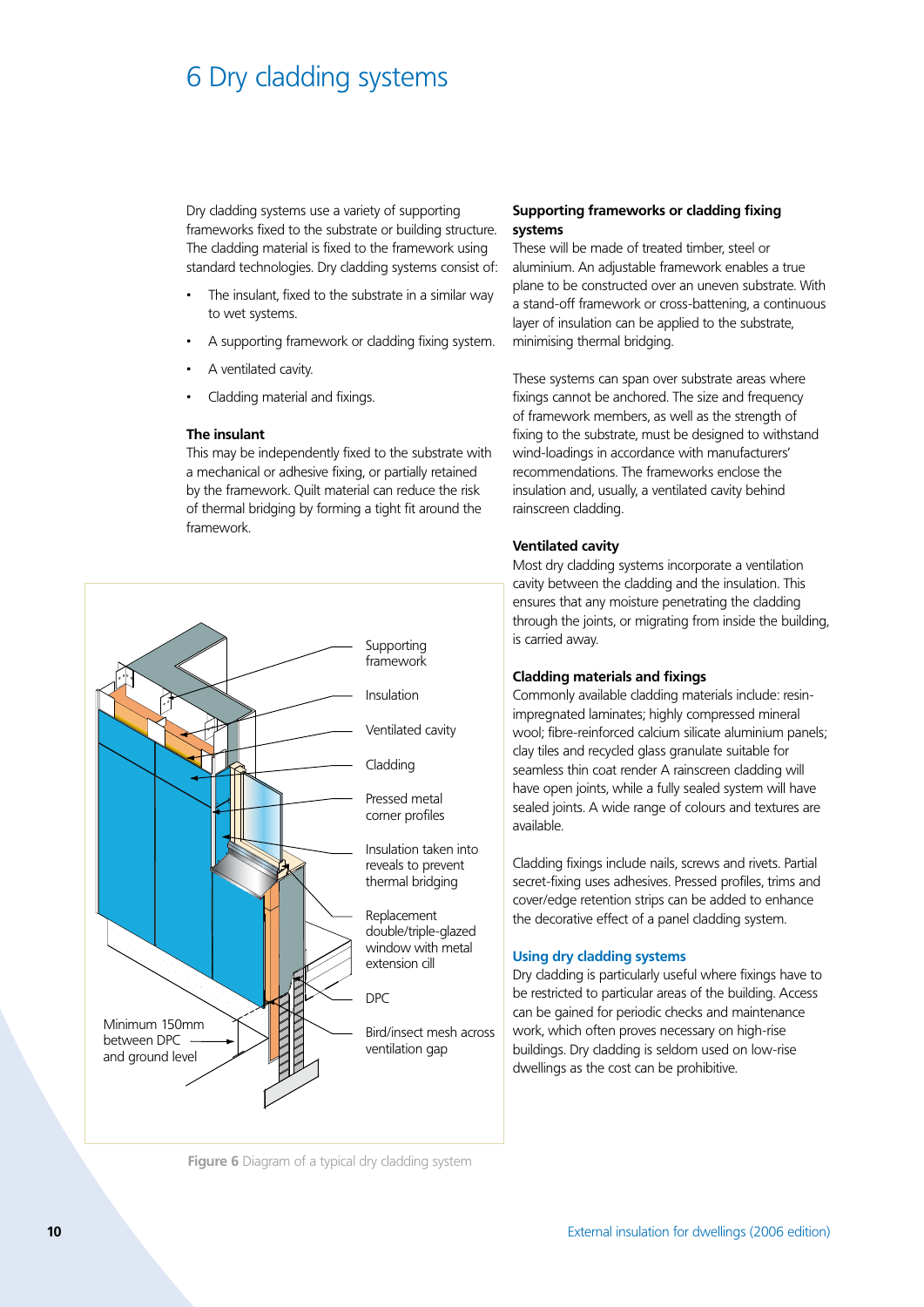# 7 Critical detailing – dry cladding systems

Application methods and system detailing should follow manufacturers' recommendations. Particular care should be taken in the following areas.

#### **Fire spread and fire barriers**

Systems must meet current standards and regulations. Fire protection measures include the provision of a strip of non-combustible insulation, the introduction of a cavity barrier and the prevention of surface spread of flame.

## **Fixings to the substrate**

Factors that must be taken into account include: the nature and condition of the substrate; dead and imposed loads (wind pressure and dynamic suction); movement of the system with, or isolated from, the building.

### **Thermal bridging**

The use of a stand-off framework or crossbattening will help prevent this. The insulation should be fitted tightly around the framework.

## **Movement**

An allowance needs to be made at all cladding joints in accordance with manufacturers' details.

#### **DPC**

The DPC detailing must not be compromised by covering it with insulation.

## **Maintaining ventilation behind the rainscreen cladding**

This can be achieved by correct configuration of the supporting framework, correct fixing and retention of the insulation material, together with the provision of permanent ventilation gaps above and below the cladding, window openings and non-perforated cavity barriers. Bird and insect barriers or mesh should be added.

## **Air leakage**

Correct detailing will prevent this.

### **Bi-metallic corrosion**

Correct specification will ensure this does not occur.

### **Compatibility**

Ensuring that boards and metal support frameworks can be used together may mean employing an isolating material foam tape.

## **Services**

Designers and installers must decide how to treat down pipes, pipes, gutters, gas mains, phone lines and aerials.

## **Concealed fixings**

Metal cladding panels are available that hook on to provide a totally secret fixing.



**Figure 7** Selected details for dry cladding systems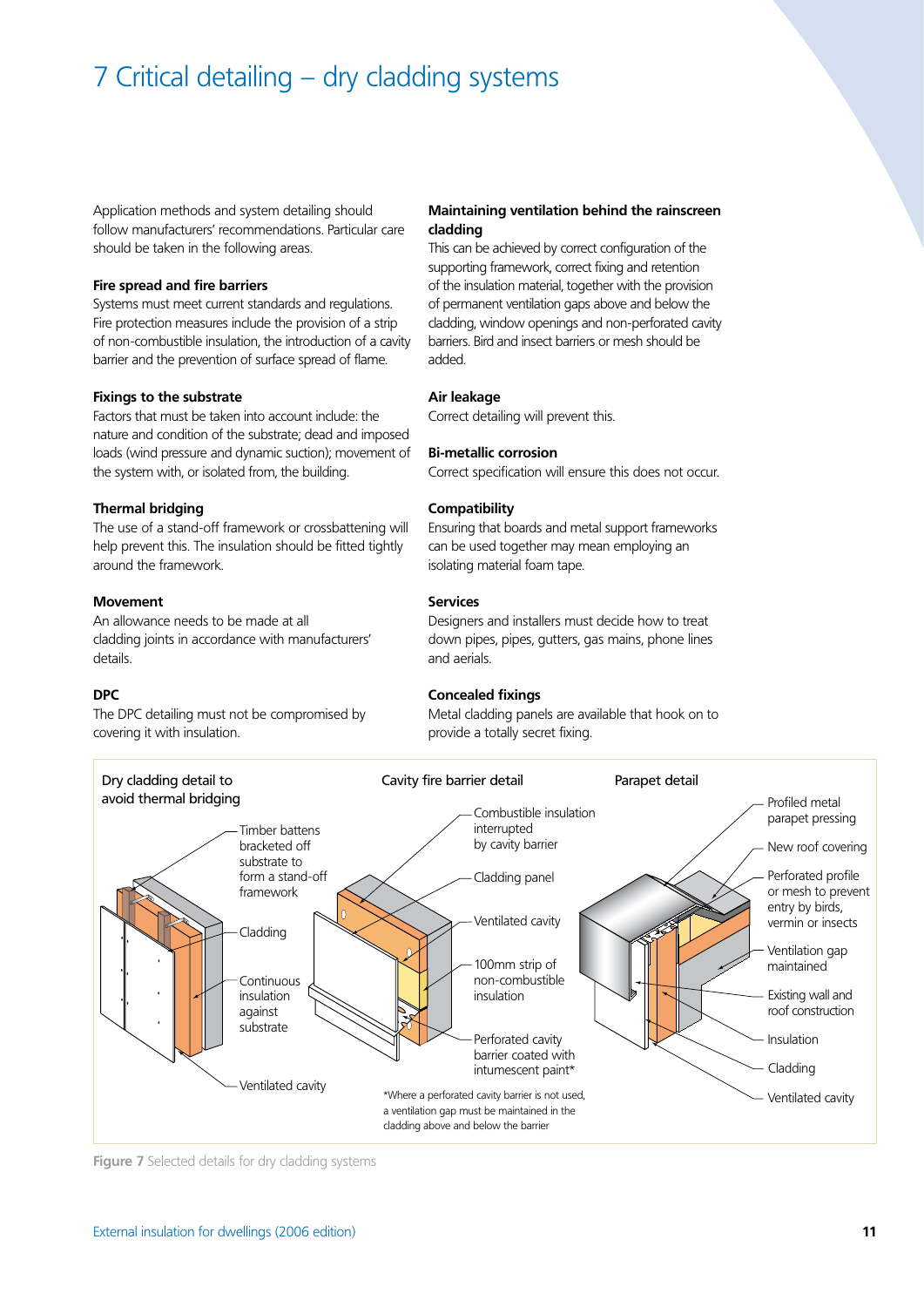## 8 Bespoke systems



**Figure 8** Bespoke system using unseasoned oak cladding, by Gale and Snowden Architects (Photo courtesy of Clive Boursnell)



**Figure 9** Diagram of a new build bespoke external insulation system

Designed by architects and designers for individual projects, bespoke systems tend to have simple detailing, allowing a non-specialist building contractor to construct them.

A typical design may consist of a rainscreen fastened onto a substrate such as single blockwork with simple timber-framing technology. It should be noted that a guarantee will not normally be available: reliance will most likely have to be placed on the designer's professional indemnity insurance. It is therefore best undertaken by those with expertise in this area.

Figure 8 illustrates the use of unseasoned oak weatherboard as an external cladding.

#### **Critical detailing and watchpoints**

As for dry cladding systems, the design should consider:

- The prevention of water ingress by a ventilated cavity. •
- Dynamic suction and imposed loads. •
- Fire protection the design should incorporate cavity barriers and prevent surface spread of flame. •
- Maintenance and durability suitable cladding materials should be chosen and ease of replacement taken into account. •

#### **An example of a bespoke design**

The design in Figure 9 shows blockwork providing internal thermal mass. Timber studwork and a sheathing material create a 250mm cavity filled with loose cellulose insulation.

If solid timber studwork is used, it can be bracketed off the blockwork to avoid thermal bridging. Alternatively, lightweight composite I-beams of low thermal conductivity can be used. The whole construction is vapour permeable and airtight.

A ventilated cavity and unseasoned oak weatherboarding act as the rainscreen. This architect-designed system demonstrates how insulation can be used externally and how it is possible to use environmentally sustainable materials.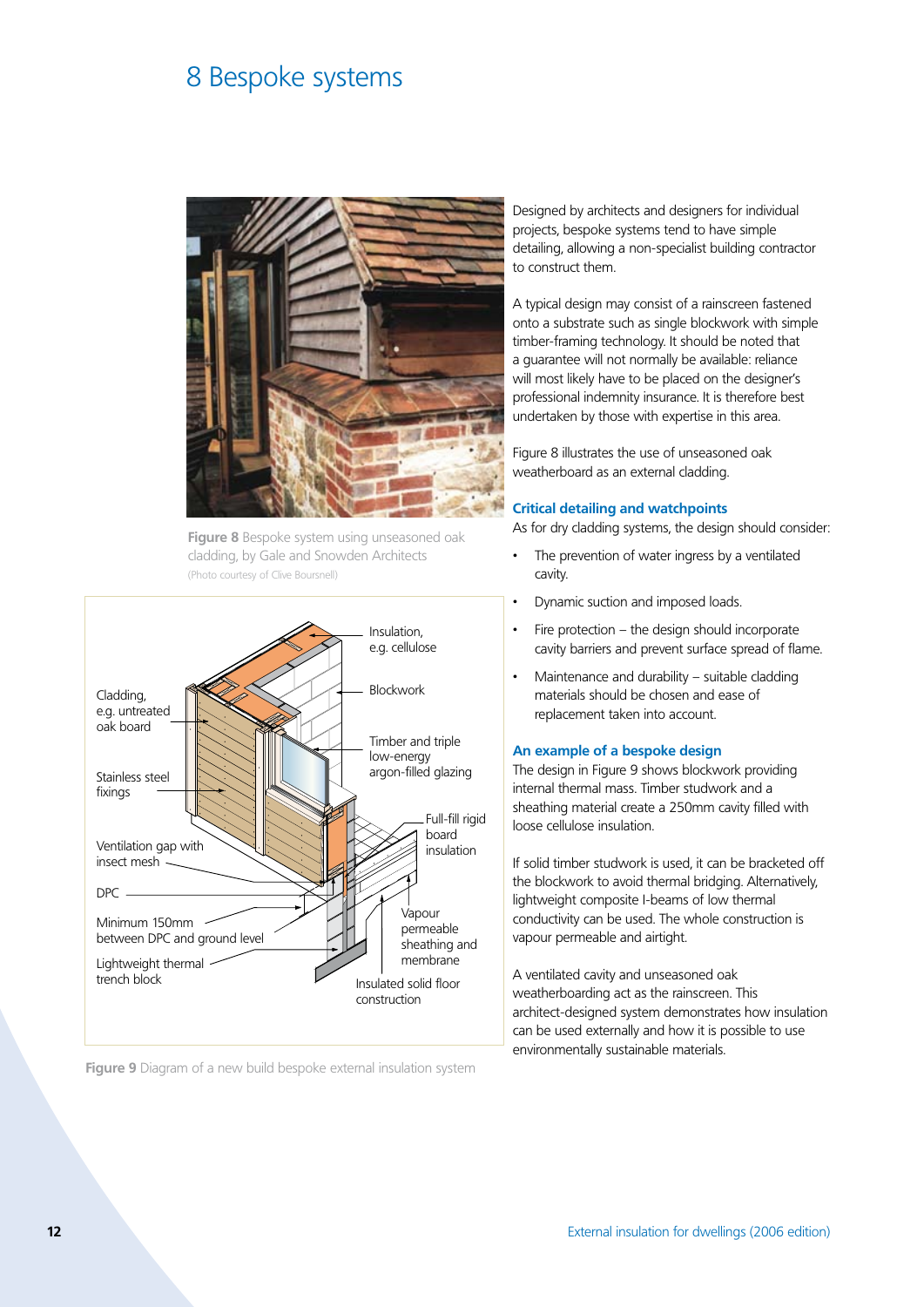## 9 Energy Saving Trust standards and environmental criteria

The external cladding or render is generally the major cost item in any system, so it is logical to maximise the amount of insulation in order to maximise the benefit.

There are three Energy Saving Trust performance standards for new housing and these are set at different levels:

- Good practice represents an improvement on building regulations. The maximum permitted U-value is 0.30W/m2K. •
- Best practice represents a readily achievable higher and is suitable for all general housing. The maximum permitted U-value is 0.25W/m2K. •
- Advanced suitable for extremely energy efficient exemplar housing requiring specialist design and construction input. This is based on the European PassivHaus standard (www.passivhaus.de). The maximum permitted U-value is 0.15W/m2K. •

The good practice and best practice standards use a 'whole house' Dwelling Emissions Rate (DER) approach: this considers the overall carbon dioxide emissions in a very similar way to the 2006 building regulations in England and Wales (Part L1A) and Northern Ireland (Technical Booklet F). This allows specifiers to 'trade off' the performance of one construction element against others and consequently there is no single U-value that can be stated for walls.

Full details of these standards can be found by visiting www.est.org.uk/housingbuildings/standards

For existing dwellings which are being externally insulated, the Energy Saving Trust best practice performance standard sets a limit U-value of 0.3W/m2K. Figure 10 shows how the U-value can be achieved with different insulation types of varying thicknesses. It also shows the insulation thickness necessary at reveals to limit thermal bridging.

The U-values quoted are only applicable to the exact element construction described. Contact the manufacturer of the selected insulation material to discuss the technical requirements and assess the potential for interstitial condensation for the specific building prior to commencing work.

|                                                    | <b>Typical</b>          |                  | <b>External wall insulation</b> | <b>Reveal insulation</b><br>thickness |          |              |              |                      |
|----------------------------------------------------|-------------------------|------------------|---------------------------------|---------------------------------------|----------|--------------|--------------|----------------------|
| <b>Insulation type</b>                             | thermal<br>conductivity |                  | <b>Insulation thickness</b>     | Thickness (mm) to                     |          |              |              |                      |
|                                                    | (W/mK)                  | 40 <sub>mm</sub> | 60 <sub>mm</sub>                | <b>80mm</b>                           | $100$ mm | <b>120mm</b> | <b>140mm</b> | achive best practice |
|                                                    |                         |                  |                                 | R-value of 0.5m <sup>2</sup> K/W      |          |              |              |                      |
| <b>Phenolic</b>                                    | 0.022                   | 0.44             | 0.32                            | 0.25                                  | 0.21     | 0.18         | 0.16         | 12                   |
| Polyisocyanurate and<br>polyurethane               | 0.023                   | 0.45             | 0.33                            | 0.26                                  | 0.22     | 0.19         | 0.16         | 12                   |
| Expanded polystyrene<br>and mineral wool<br>(slab) | 0.038                   | 0.65             | 0.49                            | 0.39                                  | 0.33     | 0.28         | 0.25         | 19                   |
| Cellular glass and<br>woodfibre                    | 0.040                   | 0.67             | 0.51                            | 0.41                                  | 0.34     | 0.30         | 0.26         | 20                   |

Worse than best practice in refurbishment Achieves best practice in refurbishment

**Figure10** U-values and thicknesses for different insulation types based on common construction details. Figures are based on 20mm lightweight plaster, 220mm brick, insulation (with four 10mm<sup>2</sup> fixings per m<sup>2</sup> – conductivity of fixings 50W/mK), 20mm sand and cement render.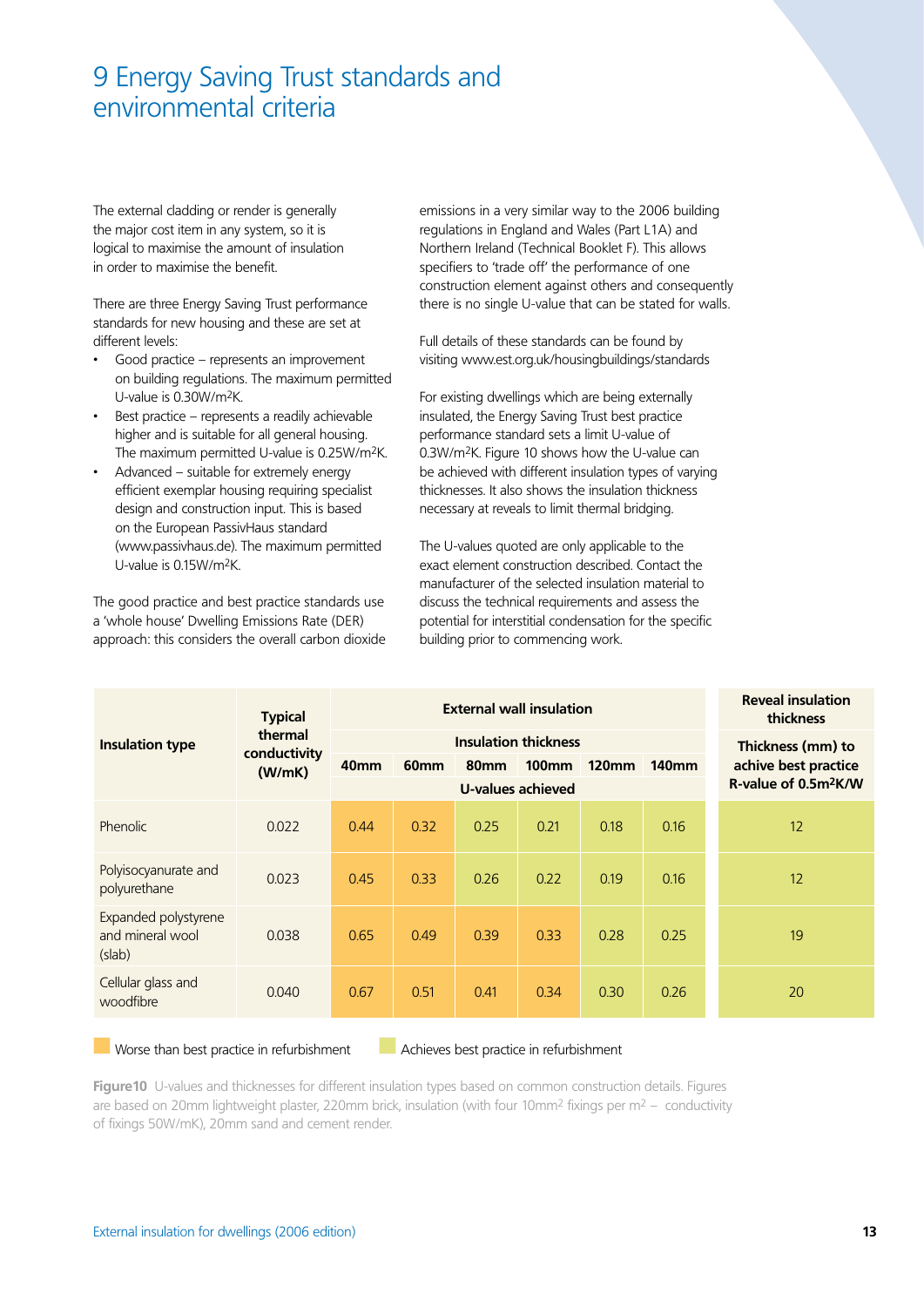## **Environmental effects of manufacture and installation**

The main environmental impact of any building is the energy used by occupants to run the building during its lifespan known as 'operational energy'. However it is also important to consider the impacts from construction materials which include embodied energy, mineral extraction and the use of ozone-depleting chemicals.

Embodied energy is the energy used during the manufacture, maintenance and replacement of the components that constitute the building during its lifespan. In older buildings operational energy has traditionally represented the major impact. As the energy efficiency standards of modern buildings have been raised the importance of embodied energy has increased.

Where the selection of products and materials directly affect the operational energy, the most efficient option should be selected. For those looking to maximise environmental benefit, or where products are very similar in terms of operational performance, then these other aspects should also be taken into consideration.

Further information about the environmental impact of building materials, including embodied energy, mineral extraction and the use of ozone-depleting chemicals or green house gases, can be found in the Green Guide to Housing Specification (BR390).

Also see 'Insulation materials chart – thermal properties and environmental ratings' (CE71) for further information.



Architect and building owner – Ellis Williams. System designer – Alumasc Exterior Building Products Ltd. Installer – Pegasus Externals Ltd.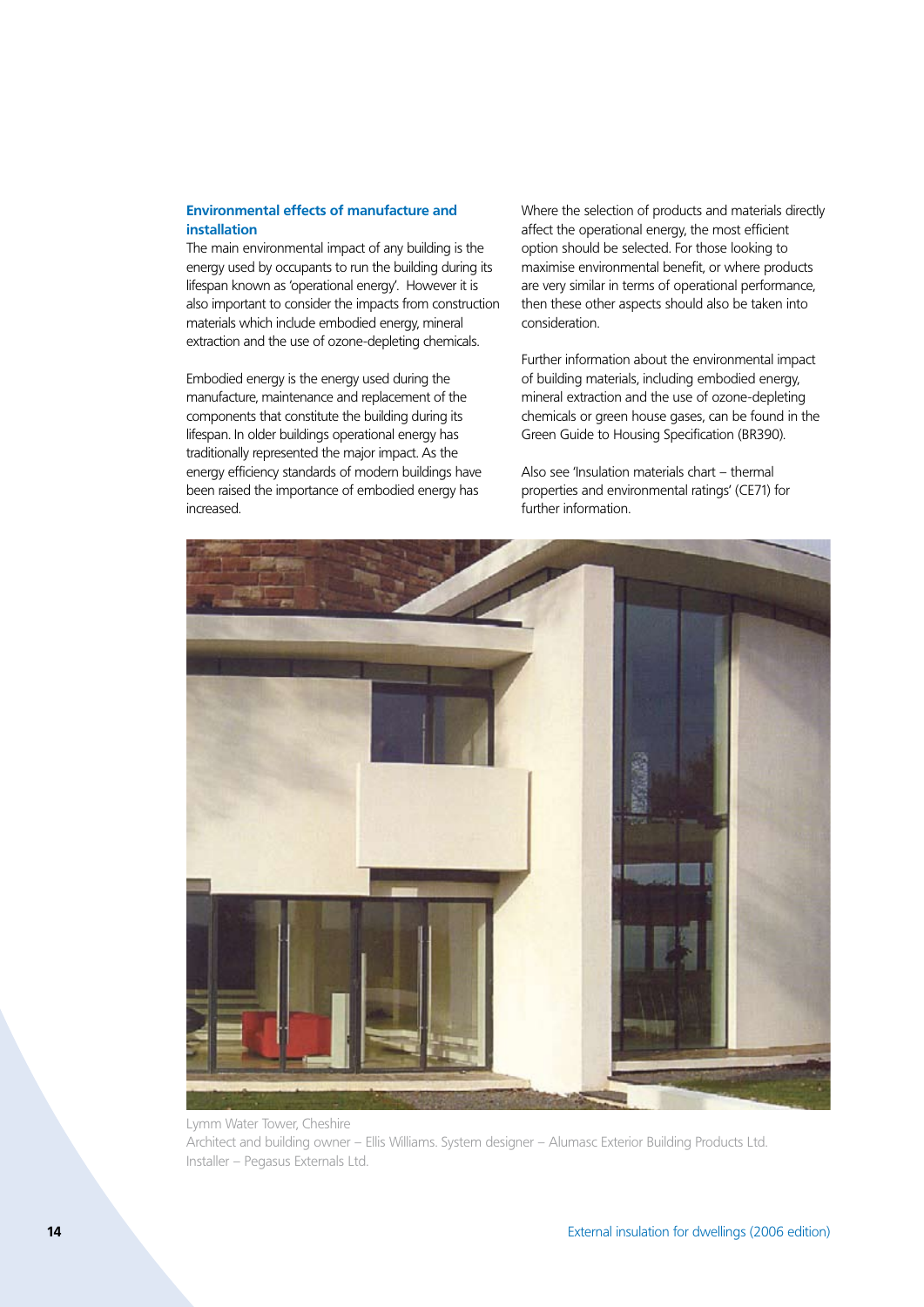|  | <b>Table 2</b> Environmental rating for different external insulation systems |  |  |  |
|--|-------------------------------------------------------------------------------|--|--|--|
|  |                                                                               |  |  |  |

| <b>Element type</b>                    | Element                                            | <b>Insulation</b><br>groups<br>ABC | ummary rating | Climate change | Fossil fuel depletion | Ozone depletion | Freight transport | Human toxicity  | Naste disposal  | Nater extraction | <b>Acid deposition</b>          | Ecotoxicity     | Eutrophication | Summer smog | <b>Minerals extraction</b> | Typical replacement interval                       | Recycled input | Recyclability | Recycled currently | energy<br>Recycling |
|----------------------------------------|----------------------------------------------------|------------------------------------|---------------|----------------|-----------------------|-----------------|-------------------|-----------------|-----------------|------------------|---------------------------------|-----------------|----------------|-------------|----------------------------|----------------------------------------------------|----------------|---------------|--------------------|---------------------|
| Bespoke timber clad                    | Local timber cladding, timber<br>framework         | $Any - A B or C$                   |               |                |                       |                 |                   |                 |                 |                  |                                 |                 |                |             |                            | AAAAAAAAAAAAACA30                                  | C A            |               | B                  |                     |
|                                        | Aluminium/plastic board,<br>aluminium framework    | $Any - A B or C$                   | $B \mid B$    |                |                       |                 |                   | AAACAB          |                 |                  |                                 |                 |                |             |                            | $A A A A A 40$                                     | $\mathsf{A}$   | B             | $\mathsf{A}$       | l B                 |
|                                        | Aluminium/plastic board, steel                     | A rating                           | A             |                |                       | $A$ $A$ $A$ $B$ |                   |                 |                 |                  | $A$ $A$ $A$ $A$ $A$ $A$ $A$ $A$ |                 |                |             |                            | 40                                                 | B              | B             | A                  | B                   |
|                                        | framework                                          | <b>B</b> or C rating               | B.            | $\overline{B}$ | $\mathsf{B}$          | $\mathsf{B}$    | A                 |                 | $C$ $A$ $A$ $B$ |                  |                                 | $B \mid B$      |                |             | A A                        | 40                                                 | B              | B             | $\overline{A}$     | $\mathsf{B}$        |
| Dry cladding<br>systems                | Epoxy resin laminate board,<br>aluminium framework | $Any - A B or C$                   | $\mathsf{C}$  | $\mathsf{C}$   |                       | $C$ $A$ $A$ $B$ |                   |                 |                 |                  |                                 |                 |                |             |                            | $B$ $B$ $C$ $A$ $A$ $C$ $A$ 30                     | $\mathsf{C}$   | C             | B                  | C                   |
|                                        | Fibre cement board, aluminium                      | A or B rating                      | A             | A              | A                     | $A$ $A$ $B$     |                   |                 | $\overline{A}$  | $\mathsf{C}$     | $A$ $A$ $A$ $A$ $A$             |                 |                |             |                            | 40                                                 | $A \mid B$     |               |                    |                     |
|                                        | framework                                          | C rating                           | B             | B              | B                     | $A \mid A$      |                   | B               | A               | C                | B                               | $A$ $A$ $A$ $A$ |                |             |                            | 40                                                 | $\mathsf{A}$   | A             |                    |                     |
|                                        | Terracotta rainscreen cladding,                    | A rating                           | A             | A              | A                     | $A$ $A$         |                   | B               | $\mathsf{A}$    | B                | $A$ $A$ $A$ $A$ $A$             |                 |                |             |                            | 30                                                 | A              | B             |                    | B                   |
|                                        | aluminium framework                                | <b>B</b> or C rating               | B             | B              | A                     |                 | C A               |                 | $C$ $A$ $B$     |                  | AB                              |                 |                |             | C A A                      | 30                                                 | B              | B             | $A \mid B$         |                     |
| Insulating render                      | Insulating lime render                             | n/a                                | C             | B              | B                     | $\mathsf{A}$    | C.                | A               | C               |                  | $A$ $A$ $A$ $A$ $A$ $I$         |                 |                |             | $\mathsf{C}$               | 30                                                 | <sub>C</sub>   | <b>A</b>      | A                  | l A                 |
| Polymer-modified                       | A or B rating<br>Polymer-modified render, render   |                                    | A             | A              | $\overline{A}$        | $\mathsf{A}$    | A                 | A               | $\overline{B}$  | B                | $A \mid A$                      |                 | A              |             | $\vert$ B                  | 25                                                 | $\mathsf{C}$   | $\mathsf{A}$  | $A \overline{A}$   |                     |
| cementitious render<br>glass wool mesh |                                                    | C rating                           | B             | B              | B                     |                 |                   | $A$ $A$ $A$ $B$ |                 |                  | $\vert$ B                       | $A$ $A$ $B$     |                |             |                            | 25                                                 | $\mathsf{C}$   | $\mathsf{A}$  | A                  | l A                 |
|                                        | Polymeric coating, glass wool                      | A or B rating                      | B             | B              | B                     |                 | $A$ $A$ $B$       |                 | $A \mid A$      |                  | <b>B</b>                        | $A$ $A$ $B$     |                |             | A                          | 20                                                 | $\mathsf{C}$   | C             | C                  |                     |
| Polymeric coating                      | mesh                                               | C rating                           | C             | B              | C                     |                 |                   |                 |                 |                  |                                 |                 |                |             |                            | $C   A   C   A   A   B   C   C   A   A   20$       | C C            |               | C C                |                     |
| <b>Traditional render</b>              | Sand/cement render,<br>glass wool mesh             | $Any - A B or C$                   |               |                |                       |                 |                   |                 |                 |                  |                                 |                 |                |             |                            | $A$ $A$ $A$ $A$ $A$ $A$ $B$ $C$ $A$ $A$ $A$ $C$ 30 |                |               | $C$ $A$ $A$ $A$    |                     |

This table shows the (A, B, C) environmental rating for different external insulation systems. Ratings are awarded against the issues described above as A, B or C, indicating the best third, middle, or worst third of the list of systems examined.

This data is reproduced by courtesy of the BRE's Centre for Sustainable Construction. The information is part of the Green Guide to Housing Specification (BR 390) available from the BRE Bookshop (see Contact information for details).

- **Group A** Expanded polystyrene, glass wool, mineral wool, recycled cellulose. **Group B** Corkboard, foamed glass, polyurethane
- (ZODP).
- **Group C** Extruded polystyrene (ZODP).

Any use of insulation that does not have ZODP rating will automatically receive a 'C' summary rating.

| ρ |                       |                          | The issues rated in table 2 are briefly defined as follows. |
|---|-----------------------|--------------------------|-------------------------------------------------------------|
|   | Climate change        |                          | global warming gases.                                       |
|   | Fossil fuel depletion | $\qquad \qquad -$        | coal, oil and gas consumption.                              |
|   | Ozone depletion       |                          | gases which destroy the ozone layer.                        |
|   | Freight transport     |                          | distance and mass of freight moved.                         |
|   | Human toxicity        |                          | pollutants which are toxic to humans.                       |
|   | Waste disposal        |                          | material sent to landfill or incineration.                  |
|   | Water extraction      | $\overline{\phantom{0}}$ | mains, surface and ground water consumption.                |
|   | Acid deposition       |                          | gases which cause acid rain, etc.                           |
|   | Ecotoxicity           |                          | pollutants which are toxic to the ecosystem.                |
|   | Eutrophication        | $-$                      | water pollutants which promote algal blooms, etc.           |
|   | Summer smog           |                          | - air pollutants which cause respiratory problems.          |
|   | Minerals extraction   |                          | metal ores, minerals and aggregates mined.                  |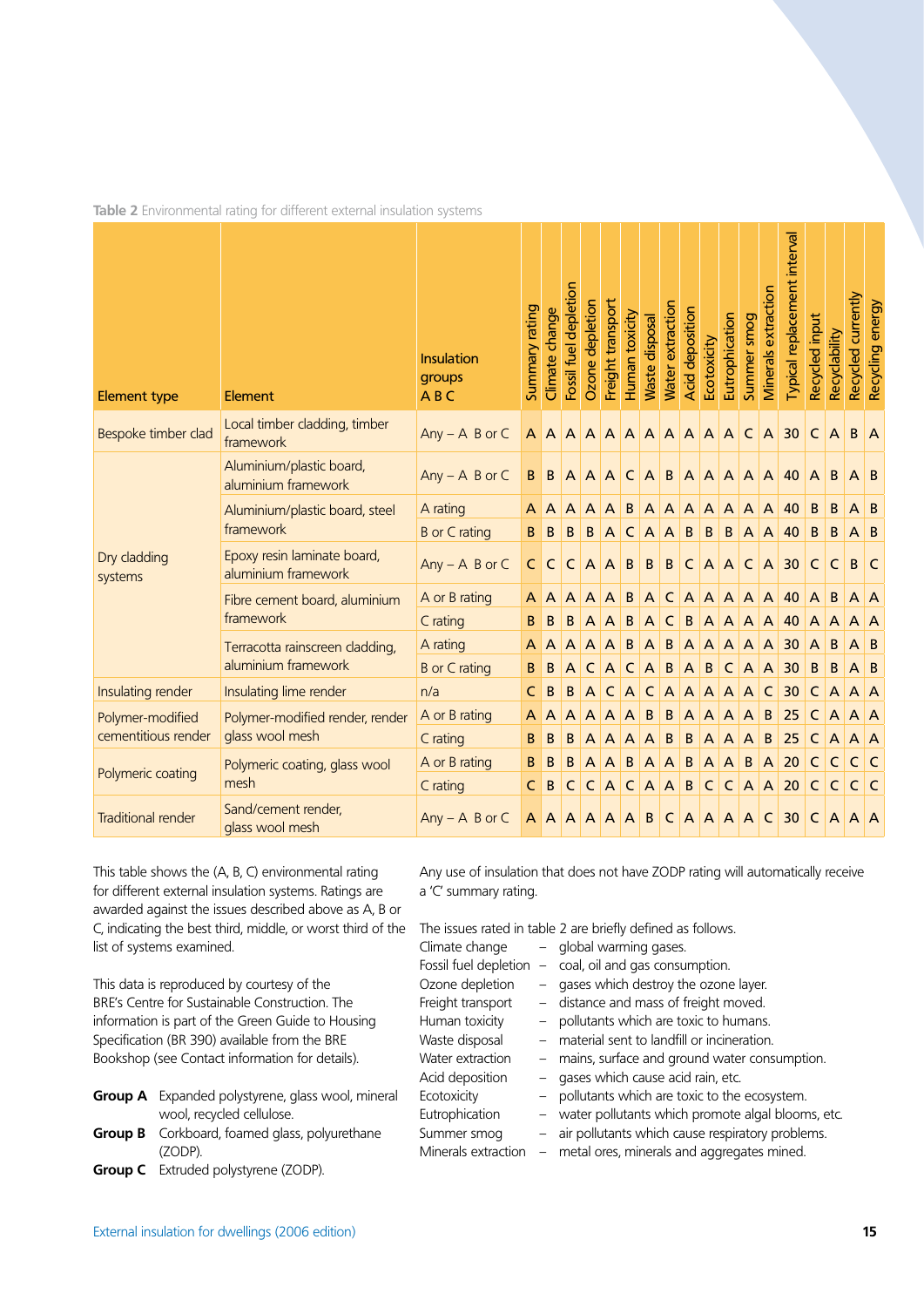# 10 System selection

## **Factors affecting the choice of system**

- The proposed application have the proprietary systems been tested and accredited by a third party for use in this situation?
- The proposed location will the system meet the exposure ratings given in BS 8104, 'Code of practice for assessing exposure of walls to wind-driven rain'?
- Wind-loading are the design and type of the fixings, and the overall strength of the system, sufficient?
- Condition of the substrate are the framework and the fixings suitable? •
- Performance of the insulation what thickness of insulation is to be achieved?
- Quality and range of finishes, textures and colours these have to suit the aesthetics of the scheme?
- Mouldability and flexibility of system can the materials be formed or fitted around external features on a façade?
- Fire performance fire barriers and prevention of fire spread issues have to be resolved.
- Vapour permeability will the system provide the correct dew-point position? •
- Availability of a company guarantee this should be offered by manufacturers when installed by an approved contractor.
- Quality assurance are the manufacturers and installers BSI registered under ISO 9001 or 9002 for the design, manufacture and supply of their systems?
- Buildability how easy is the construction method?
- Speed of construction this will help achieve a more cost-effective solution.
- Cost of supply and installation this can be affected by ease of access. •
- Maintenance requirements this will impact on longevity and long-term costs.

#### **Factors affecting the choice of insulant**

- The nature or form of insulant, its rigidity and workability (e.g. whether a panel, quilt or loose beads/fibres). •
- Mouldability and flexibility, the ease of forming or fitting around external features.
- Degree of support required for the render or finish.
- Performance in fire.
- Chemical composition.
- Embodied energy content.
- Cost. •

## **Factors affecting the detailing**

- Strength of system for dead and imposed loads.
- Wind loading and resistance to suction.
- Nature of the substrate or structure its strength, soundness and friability.
- Long-term performance of the finish.
- Thermal shock differential movement between render and insulation due to rapid temperature changes.
- Freeze/thaw cycling.
- Heat and moisture cycling.
- Capillary water action.
- Corrosion of fixings and trims.
- Impact resistance.
- Fire spread; the incorporation of horizontal and vertical fire barriers; the use of appropriate fixings to prevent deformation of the cladding by fire.
- Vapour permeability and interstitial condensation. •
- Dimensional variation as a function of temperature and humidity. •
- Differential movement between materials e.g. the amount of metal components in the render. •
	- Long-term maintenance care.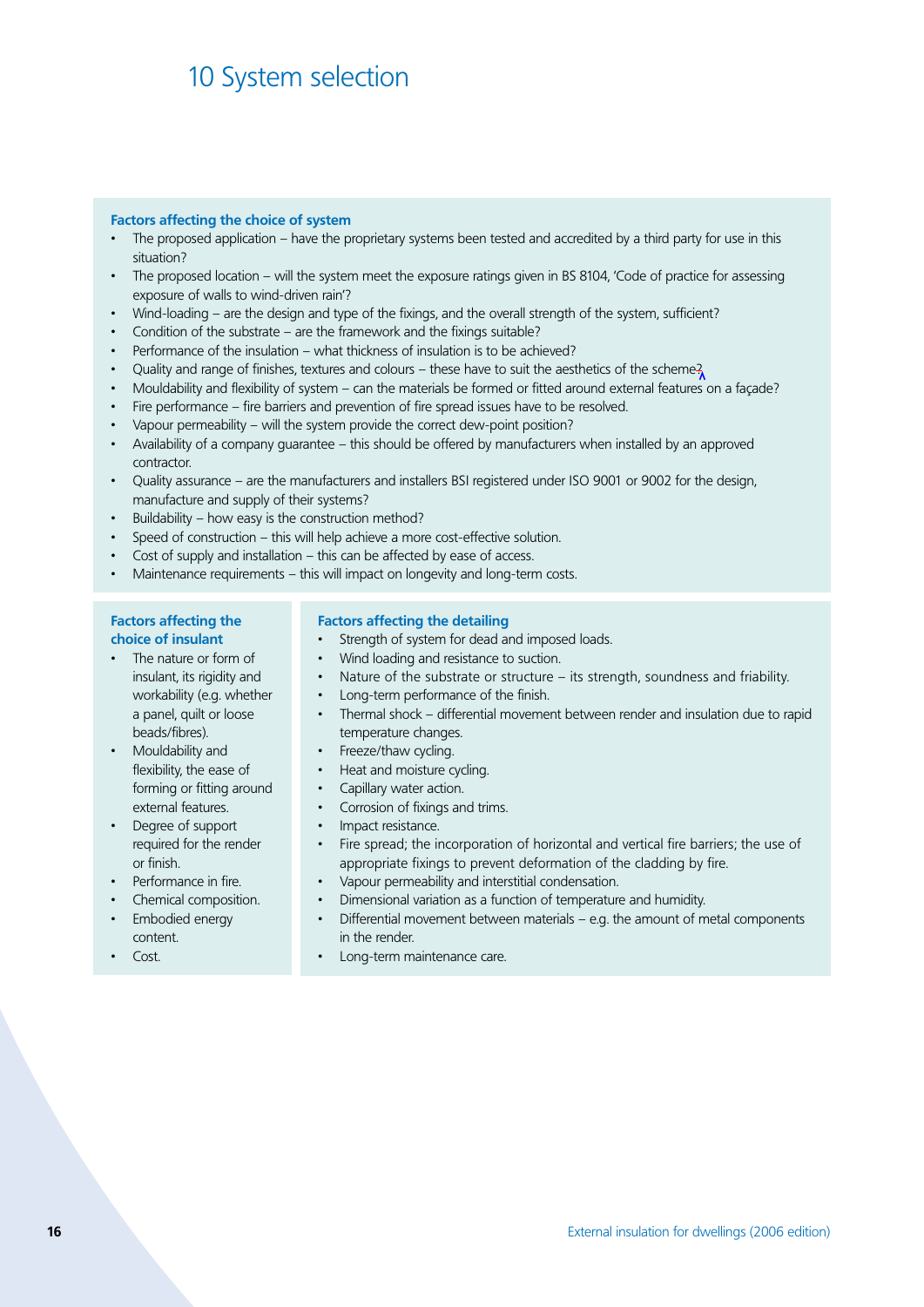#### **Durability and maintenance**

External insulation is vulnerable to damage, particularly at ground floor level, therefore:

- Either avoid or strengthen external insulation where damage may occur. •
- Provide additional reinforcement for wet render systems in vulnerable areas, such as on ground floor level, around entrances or near vehicular access. •
- For dry systems, select toughened panels and stronger fixings for vulnerable areas. •
- Tackle graffiti through the use of textures and colours, or a finish which can be safely over-painted. •

Most wet render systems can be used in severe weather conditions. However, evidence of test results or a proven track record in these situations should be sought. Ease of maintenance will depend on the external finish or cladding used. Dry systems with smoother surfaces tend to need less maintenance than wet systems.

The frequency of maintenance also depends on the location, and the appearance required. North walls and those with reduced wind turbulence – those adjacent to other buildings, for example – may suffer from algal growth and the effects of pollution. External flues and fans will also cause a localised build-up of dirt. Maintenance work on wet render systems can vary from very occasional to regular overcoating with an acrylic or silicone paint finish.

Often the only deterioration is in the finish itself. It can develop a dirty or stained appearance; if this becomes aesthetically unacceptable, it will require maintenance. Some manufacturers recommend periodic pressure washing at 5-10 year intervals.

## **Key reminders**

- Systems must conform to all current standards and regulations relating to fire. •
- A proprietary system should have third party accreditation. The certificate should include details of the specific application under consideration. •
- Contractors should be approved and trained by the system manufacturer. They should also have •

an appropriate quality assurance scheme and be members of a relevant trade association.

- Ensure there is an appropriate insurance-backed guarantee available for the installed proprietary system. •
	- Check impact of specialist design and detailing to external façades in terms of costs.

•

•

•

•

•

- Conduct site-checks of workmanship in wet systems; ensure that corner and edge details are straight.
- Conduct site-checks of workmanship in dry systems; verify that insulation is installed correctly around frameworks without thermal bridging and that the ventilated cavity behind the rainscreen is not bridged. •
- If driving rain is likely to be a problem, consider a dry system with a ventilated cavity.
- Avoid excessive hot and cold temperatures when applying wet renders as this can cause drying/curing problems. Polymeric coatings are particularly susceptible to problems at low temperatures as they may not coalesce (adhere together or 'film form').
- Do not use external insulation (dry or wet) in vulnerable areas unless it has additional protection, since it is prone to damage.
- Make sure adequate technical input is available for proprietary systems. Agree all details with system designers or specialists in advance of work on site. •
- Establish the liability for system performance before specification. •
- Plan for more maintenance than manufacturers suggest for both wet and dry systems. Some wet renders are prone to cracking, so establish what is an acceptable level of cracking for the proposed project. However, cement free polymer systems have a high degree of crack resistance.. •
- Do not apply external insulation if the existing structure is unsound. •
- Take care with over-coating that additional paint layers do not compromise fire properties or vapour permeability. •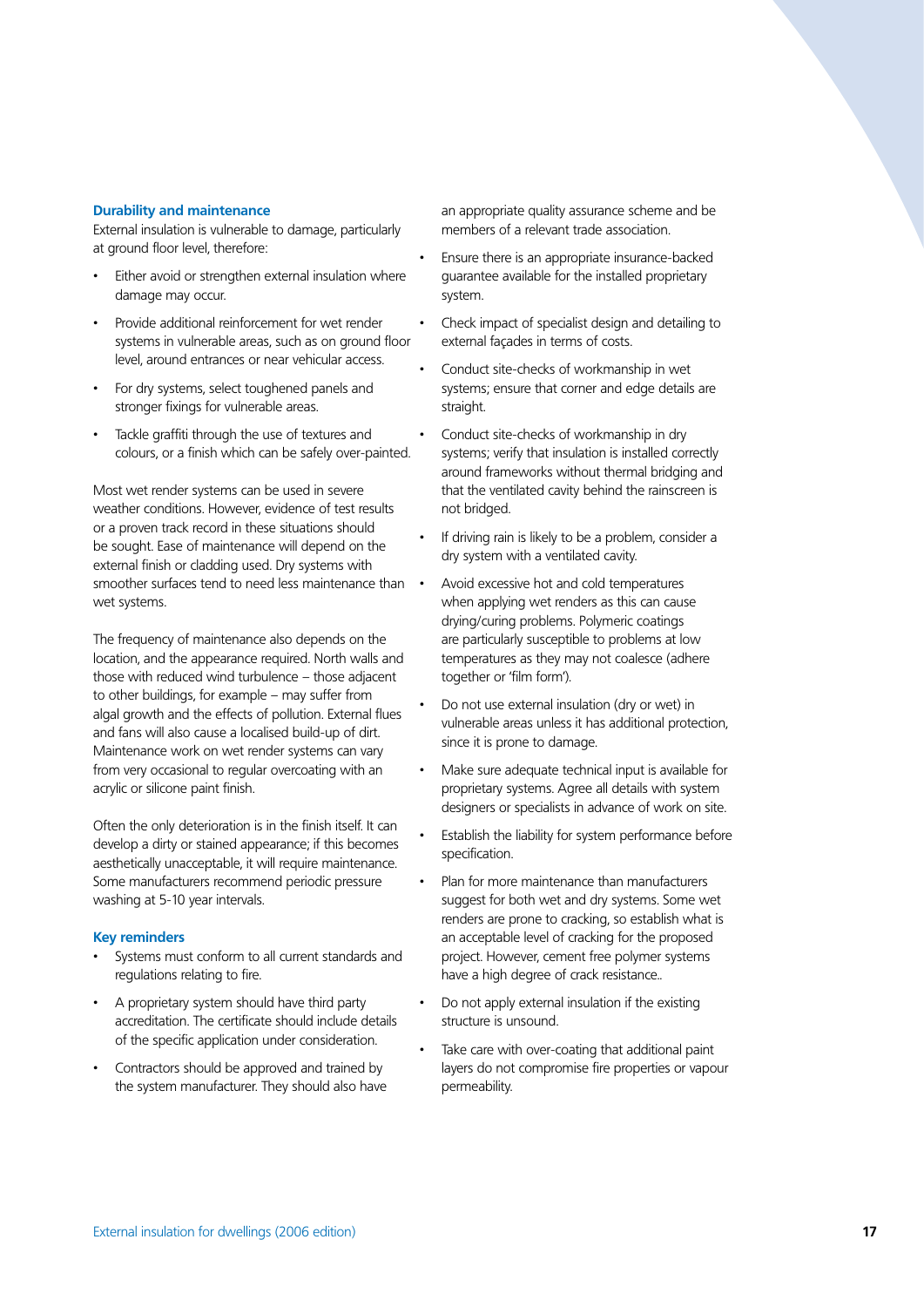|                                          | Table 3 Comparison of different external insulation systems                                                                                                                                                                                                                                                                                                                                                                                                                                                                              |                                                                                                                                                                                                                                                                                                                                                                                                                       |
|------------------------------------------|------------------------------------------------------------------------------------------------------------------------------------------------------------------------------------------------------------------------------------------------------------------------------------------------------------------------------------------------------------------------------------------------------------------------------------------------------------------------------------------------------------------------------------------|-----------------------------------------------------------------------------------------------------------------------------------------------------------------------------------------------------------------------------------------------------------------------------------------------------------------------------------------------------------------------------------------------------------------------|
|                                          | <b>Advantages</b>                                                                                                                                                                                                                                                                                                                                                                                                                                                                                                                        | <b>Drawbacks</b>                                                                                                                                                                                                                                                                                                                                                                                                      |
| Wet render<br>systems                    | • Different systems are available in a range<br>of technical performances for varying<br>situations.<br>• Polymeric coatings (see page 7 for a<br>description) do not need movement joints<br>where they are not required in a substrate.<br>Manufacturers' technical service is<br>available.                                                                                                                                                                                                                                           | • Renders cannot be applied in low<br>temperatures, especially polymeric<br>coatings.<br>• It is not possible to inspect behind render<br>after application without remedial works.<br>• Mess on site may occur when rasping<br>polystyrene.<br>• High quality control required on site.<br>No agreed standards on polymer quality<br>and content for PMCR (although they<br>must meet third-party testing criteria). |
| Dry cladding<br>systems                  | • Panels can be removed easily for<br>inspection or for replacing.<br>• A dry system with a ventilated cavity may<br>be more appropriate where driving rain<br>and high exposure levels are a problem.<br>• Vapour permeability is maintained where<br>a ventilated cavity is used.<br>• Fixing system or framework can provide<br>some degree of stability or span over<br>problem areas.<br>• Faster construction than wet systems.<br>• Can be applied in freezing conditions.<br>• Manufacturers' technical service is<br>available. | • High-performance dry systems can be<br>relatively expensive compared with<br>high-performance wet render systems.<br>• Thermal bridging may arise unless carefully<br>designed out.<br>• Supervision is required for correct<br>installation of insulation to ensure<br>reduction in thermal bridging and<br>maintenance of ventilated cavity.<br>• High quality control required on site.                          |
| <b>Bespoke</b><br>external<br>insulation | • Gives control of the composition and costs<br>of individual materials as they are not part<br>of a manufacturer's package.<br>• Gives the opportunity to use sustainably<br>sourced products and materials.<br>• Gives the ability to design the system to<br>allow vapour permeability through the<br>wall construction.<br>• A wider variety of finishes can be used<br>- e.g. weather boarding, stone, glass,<br>terracotta and tile hanging.<br>• Is of tailor-made design to suit the building<br>and its context.                | • No guarantees are available.<br>• No technical service is available from<br>system manufacturers.<br>• Guaranteed performance becomes<br>designer's liability.<br>• New designs are untested.                                                                                                                                                                                                                       |

|  |  | <b>Table 3</b> Comparison of different external insulation systems |
|--|--|--------------------------------------------------------------------|
|--|--|--------------------------------------------------------------------|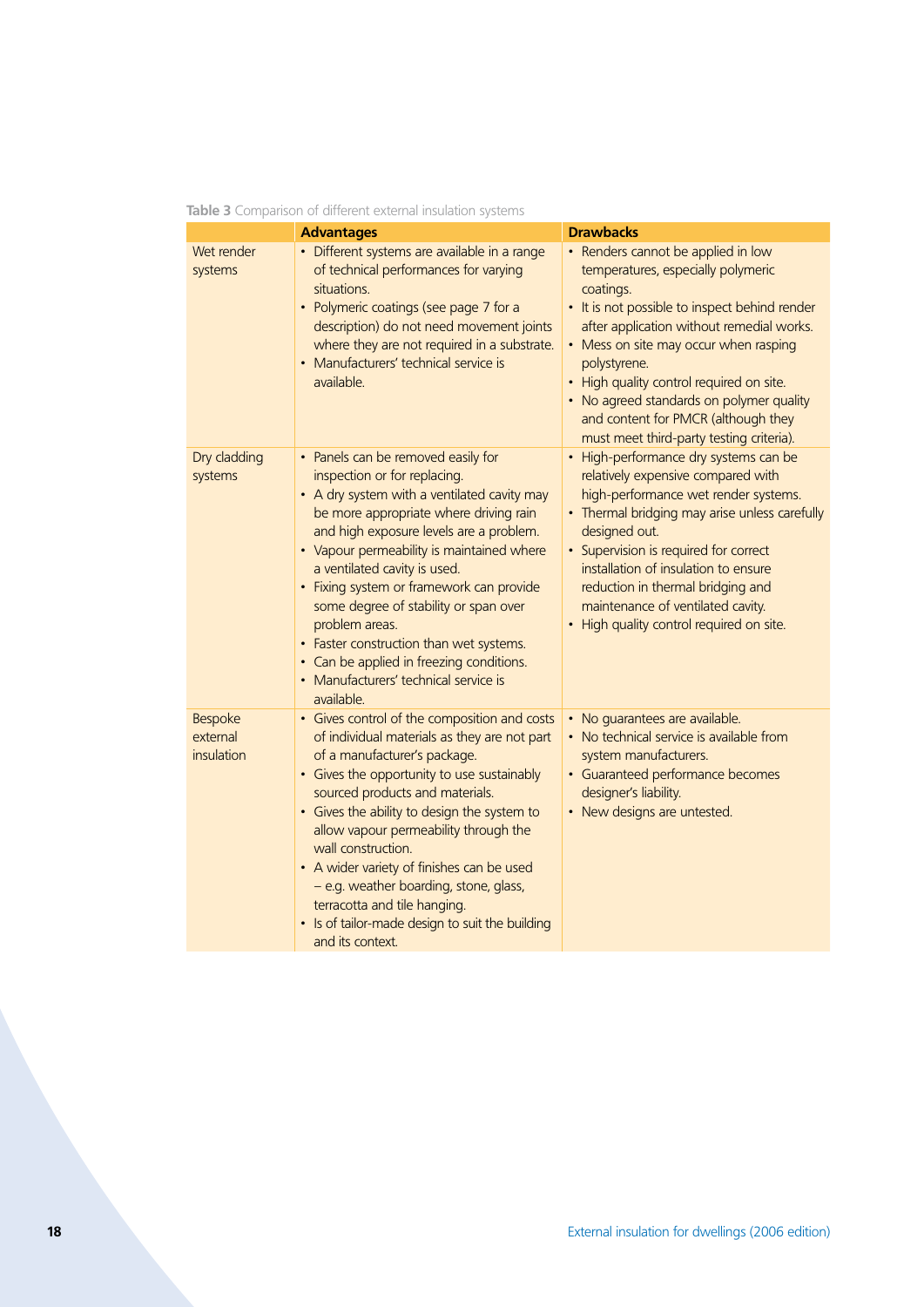## 11 Examples – wet render systems

#### **Refurbishment**

Wet systems are often used in refurbishment programmes, where the overall strategy is to improve the energy efficiency, appearance and comfort levels of a building. Thick and thin render systems are both suitable for high rise properties. In areas where external insulation is vulnerable to impact damage, such as on the ground floor, it can be strengthened with additional reinforcing mesh or rigid panels. Alternatively, different insulation techniques may be used in these vulnerable areas instead of external insulation.

### **High rise**

The tower-block refurbishment shown in Figure 11 uses a polymeric coating to give a high-performance, low-maintenance finish. It incorporates 100-150mm of polystyrene insulation with mineral wool firebreaks. The renovation included new double-glazed windows and doors, while the external balconies were converted into internal living spaces. Following the refurbishment, the previously under-sized heating system is now adequate and the problem of traffic noise has been reduced.

#### **Low rise**

The upgraded British Iron and Steel Federation (BISF) housing in Rugby (Figure 12) employs a thick polymer-modified cementitious render, over an insulation system. A render finish is used on the first floor and a rendered brick-lookalike at ground floor level. Additional features, including new porches, were fixed through the insulation system.

#### **New build**

External insulation can often simplify and speed new build construction. Higher levels of insulation can be achieved more easily than in traditional forms of construction. In the following examples, wet render systems using polymeric coatings were used.

#### **High rise**

The luxury apartments shown in Figure 13 have 100mm of insulation fixed to a solid concrete wall. The polymeric render coating provided a finish without movement joints and achieved high performance levels in exposed conditions.

#### **Low rise**

A polymeric render coating was used for the architect-designed house shown in Figure 14, mainly for performance reasons. The external render continues the line of the internal finish over the edges of the wall to form the coping detail, with sharp angle/corner details, and is then allowed to 'disappear' into the ground, giving the wall a monolithic appearance.



**Figure 11** Example of a refurbished high-rise building – Moorfield, by Bristol City Council



**Figure 12** Example of a refurbished low-rise building – BISF housing, by Rugby City Council



**Figure 13** Example of a new build high-rise building – Vogans Mill, London, by Michael Squires Associates



**Figure 14** Example of a new build low-rise building – Crescent House, Wiltshire, by Foster and Partners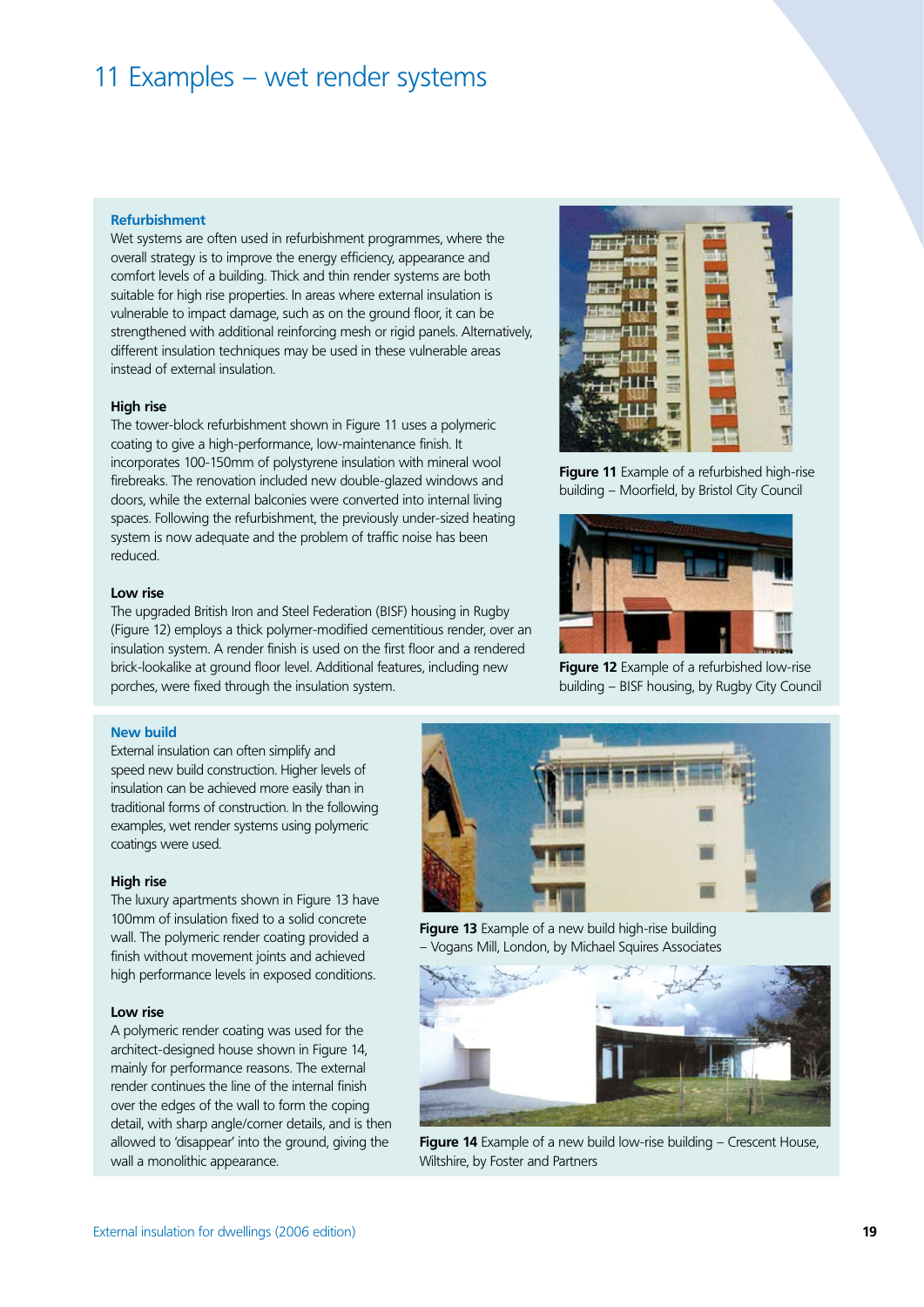## 12 Examples – dry cladding systems



**Figure 15** Example of a refurbished high-rise building – Woolwich, London, by Hunt Thompson



**Figure 16** Example of a refurbished low-rise building

#### **Refurbishment**

In the UK, dry cladding systems are mainly used in commercial buildings. In the residential sector they may be used for refurbishment projects but rarely for new build.

#### **High rise**

The multi-storey refurbishment project in Woolwich (Figure 15) has a highperformance dry cladding system. It was chosen because:

- It allows cladding panels to be removed for periodic inspections of the building structure. •
- A high-quality cladding system was needed for the severe weather rating. •
- The ventilated cavity behind the rainscreen allowed the building to breathe, and excess moisture to be carried away. •
- The system allowed a higher speed of construction. •

The external walls on the ground and first floors are of cavity/brick construction to provide impact protection for vulnerable areas.

#### **Low rise**

The dry cladding refurbishment project shown in Figure 16 gave added protection to the structure as well as a renovated external envelope. If larger amounts of insulation had been installed, with consequently increased energy savings, the payback period for the project could have been greatly reduced.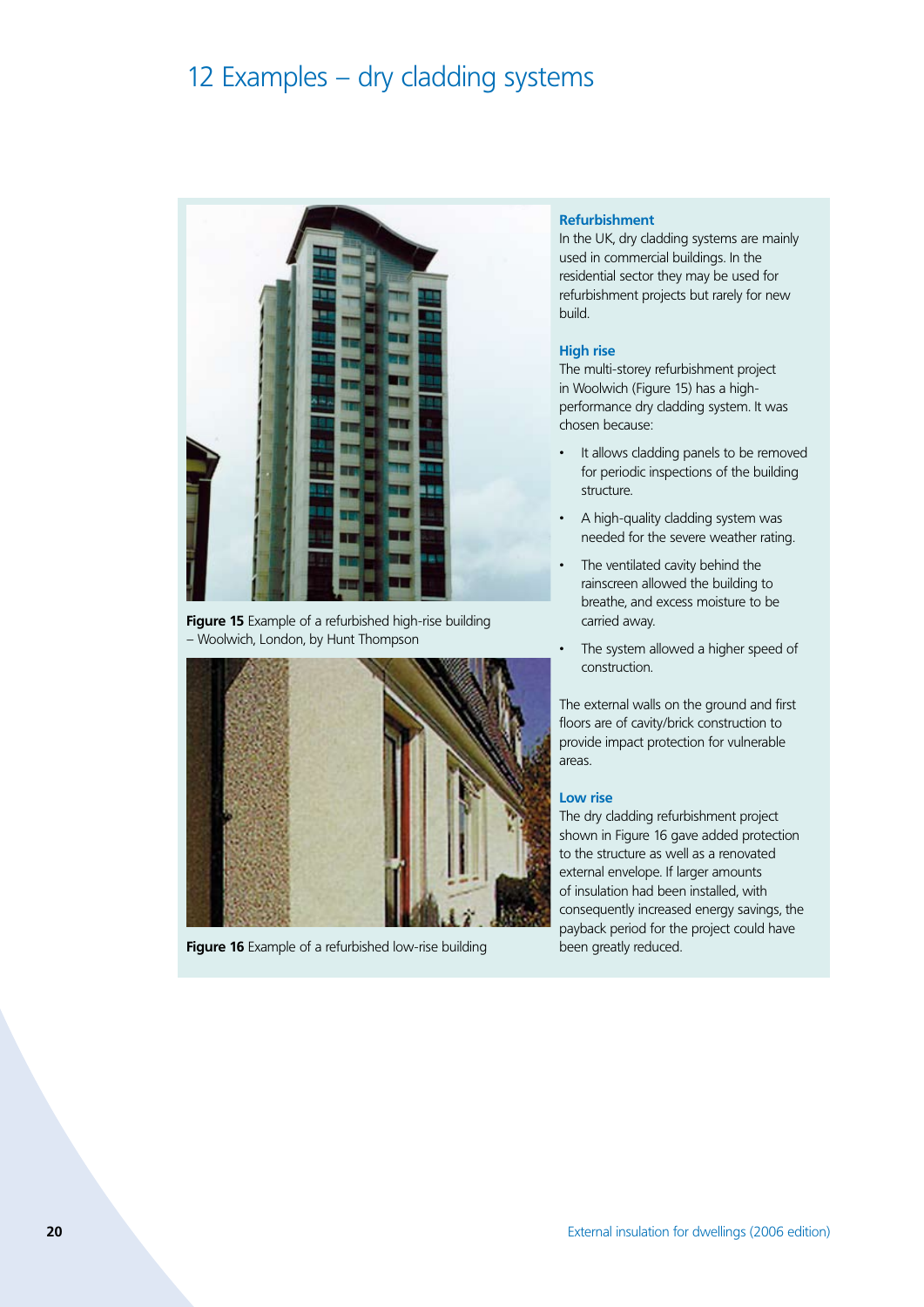# 13 Examples – a bespoke system and a listed building

### **A bespoke system**

The architect-designed system on a Devon medical centre (Figure 17) consists of an internal blockwork wall, with timber battens and mineral wool insulation fixed to the outer face.

A ventilated cavity together with timber weather-boarding provides a rainscreen. The system was not used on the ground floor, which was constructed of rendered blockwork cavity construction to withstand impact damage. The system was carefully designed to ensure that vapour permeability through the construction was not a problem. This should always be checked by dew-point calculations.



**Figure 17** Example of a new build bespoke system – Barnstaple, Devon, by Clive Jones & Associates

**Listed buildings and conservation areas** There are special concerns about specifying external

insulation for historically sensitive buildings. The local authority should be consulted at the earliest opportunity in all cases.

Certain wet render systems are appropriate, such as that used on the listed building shown in Figure 18.

A combination of recycled mineral material and polystyrene was used to form the complex mouldings which replicated features such as the rustication and the cornicing. The originals had deteriorated beyond repair.



**Figure 18** Example of a refurbished listed building – Stanhope Gardens, London, by Chassay + Last Architects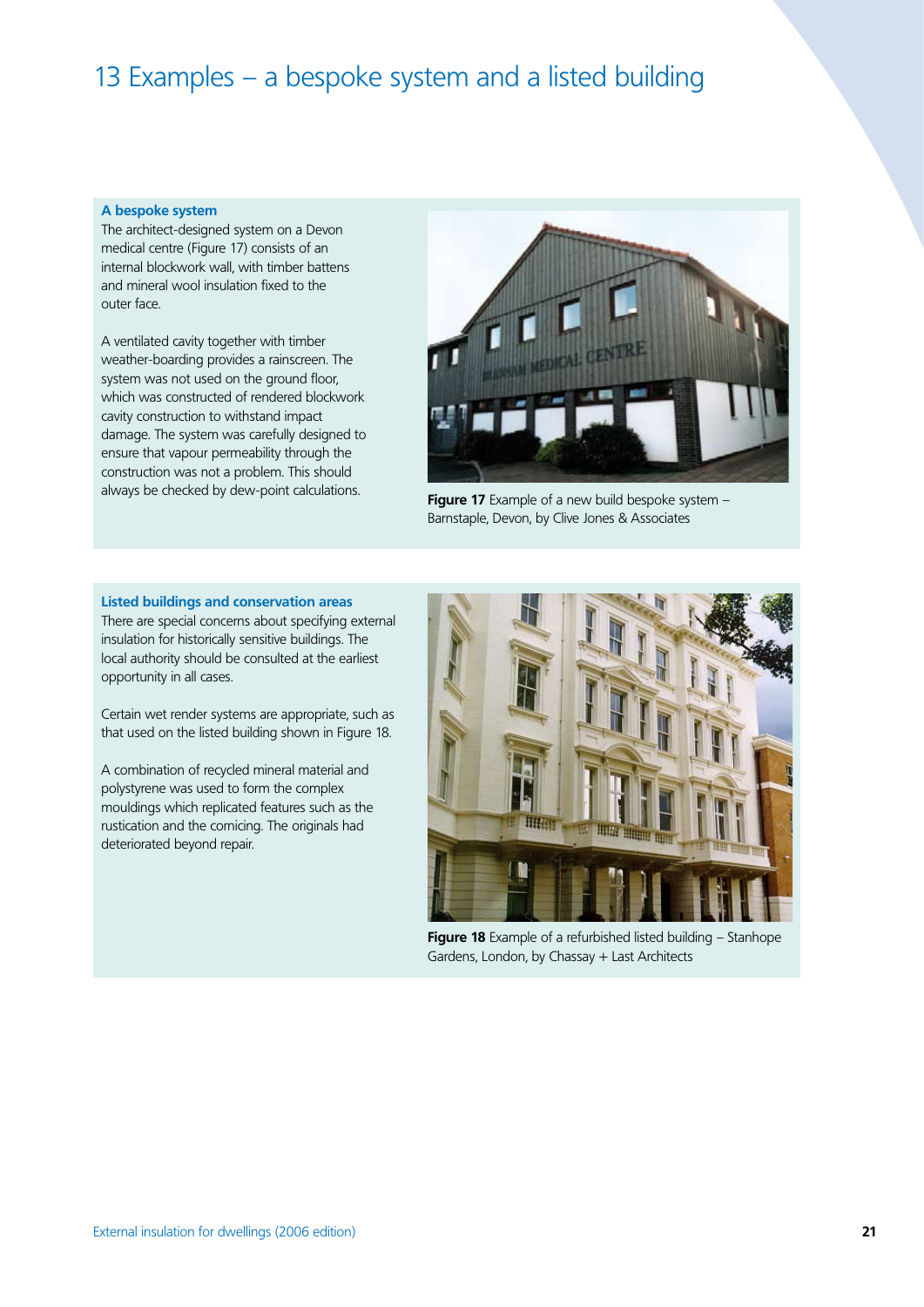## 14 Benefits of wider usage



EWI system supplied by weber building solutions, architects: Goddard Manton, photography: Brauer Associates

There are a number of benefits to be gained from the wider application of external insulation systems, principally:

- Reduced global  $CO<sub>2</sub>$  production through increased energy efficiency in buildings. •
- Reduced resource use through re-use of old buildings.
- Reduced resource use in new build. External insulation systems use less resources than some traditional construction methods.
- Improved building performance. This has a number of supplementary beneficial effects: previously under-sized heating systems may not now need renewal due to increased thermal performance of the building and lower heating demand; and the process of covering walls in poor condition with new insulation will increase airtightness and reduce heat loss.
- Improved health for occupants, through raised comfort levels in old buildings, and improved living conditions. •
	- Increased social benefits through the enhancement of the local environment and an increase in community pride.

### **Health and Safety**

Always follow the safety advice provided by the material supplier regarding any precautions to take. This may be in the form of safety instructions on the packaging, material safety data sheets or other specific written safety instructions. For example, it is recommended that overalls, gloves, goggles and a face mask are worn at all times during installation of fibrous insulation to prevent irritation and inhalation of fibres.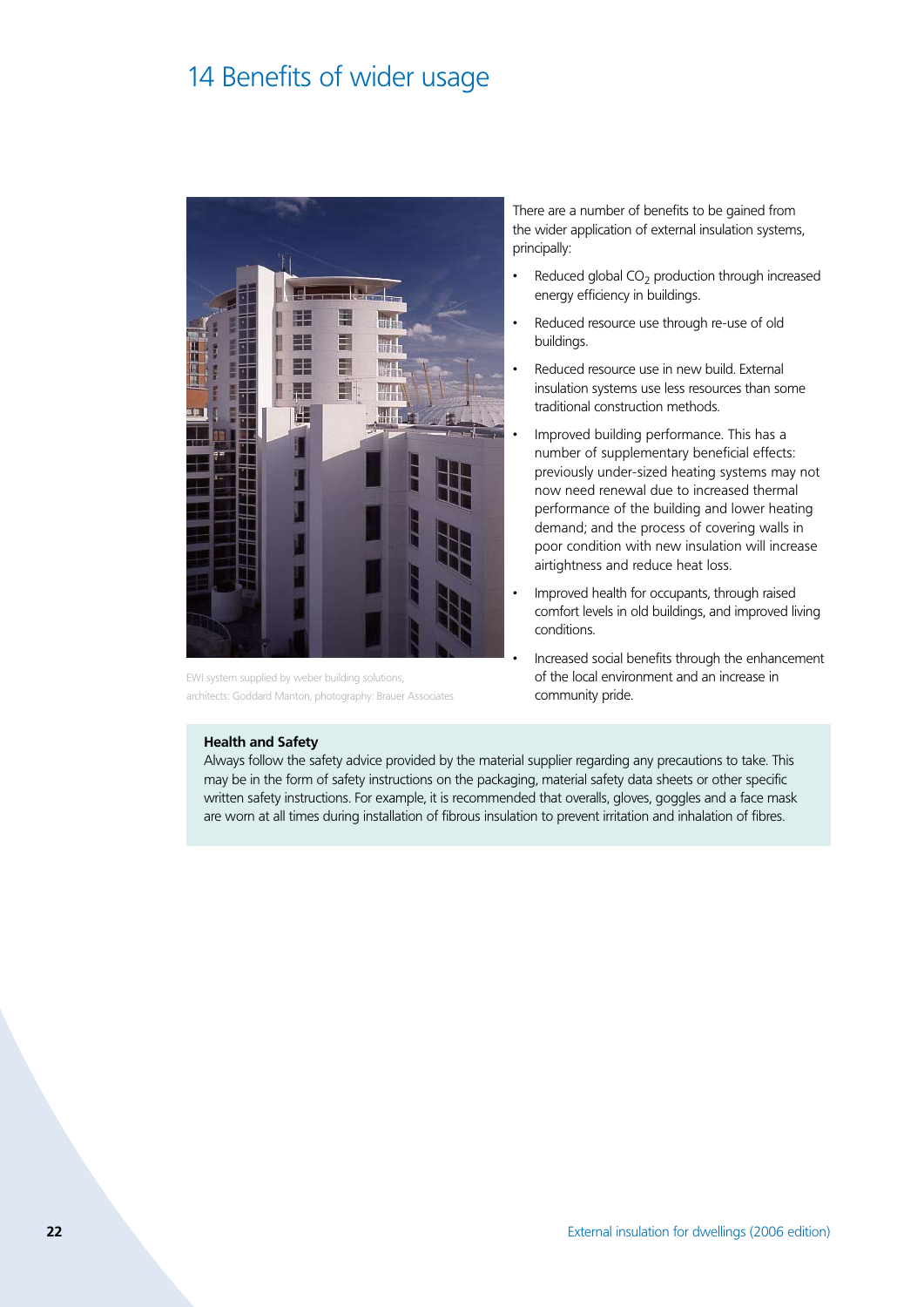# 15 Contact information

## **BRE**

Available from BRE Bookshop at www.brebookshop.com Tel: 01344 40407

BR 390. The Green Guide to Housing Specification. •

## **British Standards Institution**

Available from BSI at: www.bsi-global.com Tel: 020 8996 9001

- BS 8104. Code of practice for assessing exposure of walls to wind-driven rain. •
- BS 5262. Code of practice for external renderings. •

### **Relevant organisations and websites**

## **Insulated Render & Cladding Association (INCA)**

INCA is the industry trade association offering specifiers technical advice related to:

- The process of insulated render and cladding. •
- The selection of a system proven under UK climatic conditions. •
- Matching a vetted contractor (generally with at least two years experience) to a project. •

INCA provides a Latent Defects Insurance Scheme covering design, materials and workmanship for the refurbishment and new build of all building types. Only participating INCA installers can offer the Scheme on BBA or BRE Certified INCA systems.

Tel: 01428 654011 Email: incaassociation@aol.com www.inca-ltd.org.uk



## **National Insulation Association**

The National Insulation Association represents the manufacturers and installers of cavity wall and loft insulation and draught proofing and other innovative solutions. Both the National Insulation Association and its members are fully committed to maintaining and raising standards within the insulation industry.

3 Vimy Court, Vimy Road, Leighton Buzzard, LU7 1FG Tel: 01525 383313 www.insulationassociation.org.uk